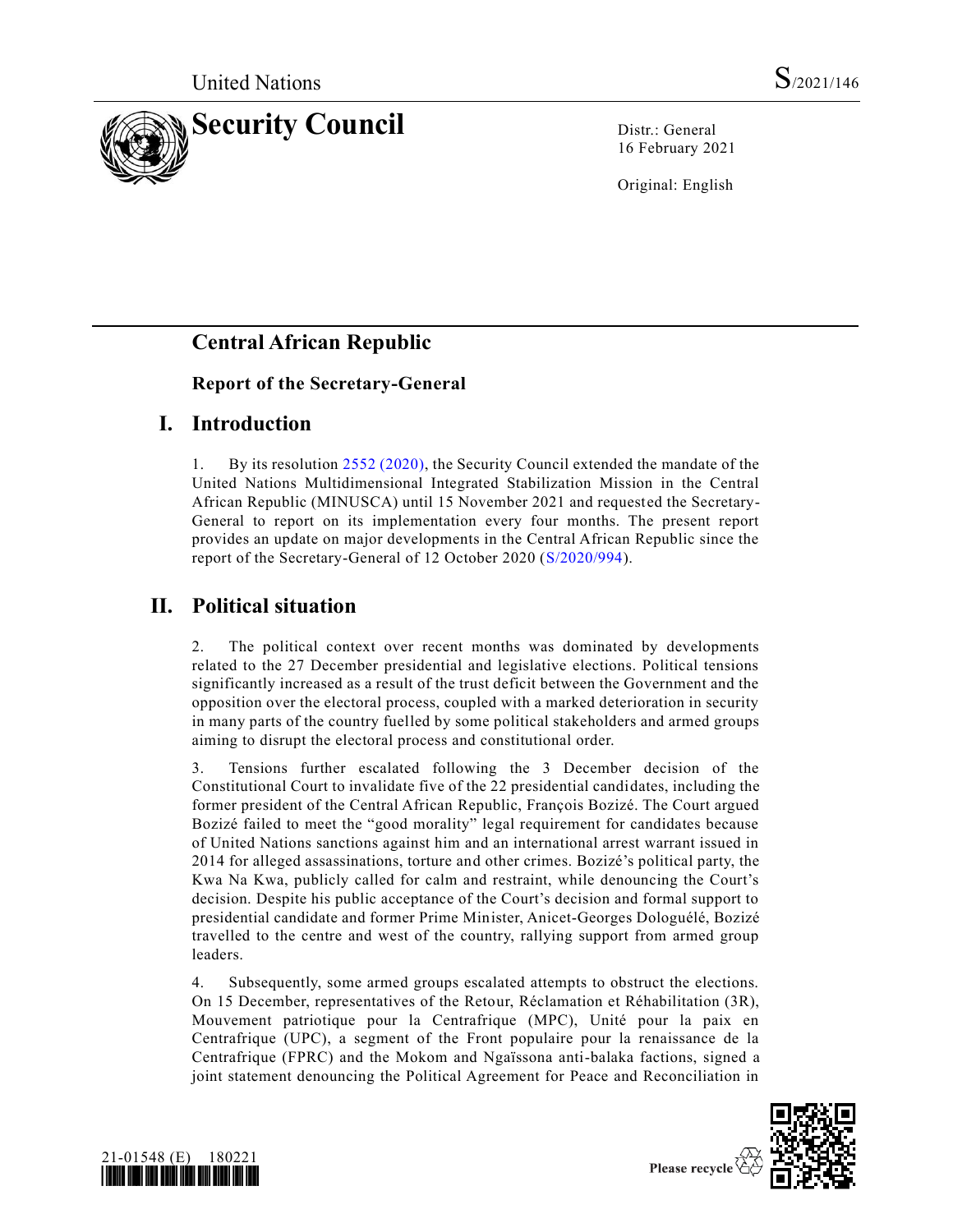the Central African Republic and criticizing the Government's shortcomings in advancing the peace process. On 17 December, they announced the formation of the Coalition des patriotes pour le changement (CPC), which Bozizé publicly endorsed on 27 December. The Government accused Bozizé of attempting a coup. On 4 January, the public prosecutor of the Bangui Court of First Instance announced the opening of a criminal investigation against Mr. Bozizé, including for rebellion and undermining state security.

5. The electoral campaign period from 12 to 25 December was disrupted by a surge in violence by CPC-affiliated armed groups. Several independent candidates and those aligned with the presidential party were attacked. The main opposition political platform, the Coalition de l'opposition démocratique 2020 (COD-2020), announced the suspension of its campaign on 19 December, citing insecurity and irregularities in electoral preparations, demanding postponement of the elections and holding of national consultations. On 26 December, the Constitutional Court rejected multiple requests from the opposition to postpone the elections, arguing that it was necessary to preserve the constitutional timeline.

6. The first round of presidential and legislative elections took place on 27 December. Violence perpetrated by CPC-affiliated armed groups, mainly in the north-west and south-east, had an impact on voter participation. A total of 695,019 voters (37.4 per cent of the registered total) cast their ballots, while 3,243 out of 5,448 polling stations (59.5 per cent) were operational country-wide and abroad. The opposition called for the vote to be annulled, arguing that the process did not comply with constitutional and legal requirements and insecurity inhibited voting. Preliminary reports from national and international electoral observer missions deployed in Bangui and its vicinity by the National Elections Observatory, the African Union, the Economic Community of Central African States (ECCAS) and the Community of Sahelo-Saharan States expressed overall satisfaction with the elections despite challenges.

7. On 4 January, the National Electoral Authority published provisional results for the presidential election, announcing that President Touadéra received an absolute majority of votes cast (53.9 per cent), followed by former Prime Ministers and opposition candidates Dologuélé (21.01 per cent) and Martin Ziguelé (7.46 per cent). On 7 January, 10 opposition candidates filed a joint appeal to the Constitutional Court contesting the results. Presidential candidates Dologuélé, Ziguelé and Gonda also filed separate appeals requesting the annulment of the elections.

8. The National Electoral Authority released provisional results for the legislative elections on 5 January. A total of 21 candidates, including two women, were elected in the first round, while 122, including 13 women, qualified for a run-off.

9. On 18 January, the Constitutional Court rejected most challenges based on insufficient evidence or because irregularities would not have changed the results. The Court validated the results of the presidential election, announcing the re-election of President Touadéra, with 53.16 per cent of the 599,416 validated votes. The Court established the overall turnout at 35.25 per cent of registered voters and annulled the results for both presidential and legislative elections in Bambari, Baoro, Bozoum, Carnot 1 and Carnot 2 owing to insecurity and destruction of electoral material. Leaders of the opposition coalition COD-2020 publicly rejected President Touadéra's re-election and the final results of the first round of legislative elections, on 19 January and 2 February, respectively.

10. There were reports of state agents targeting the political opposition. On 14 January, the Government prevented presidential candidate and former head of the transition Catherine Samba-Panza from boarding an international flight, a decision that was subsequently rescinded. Following the confirmation of his re-election, on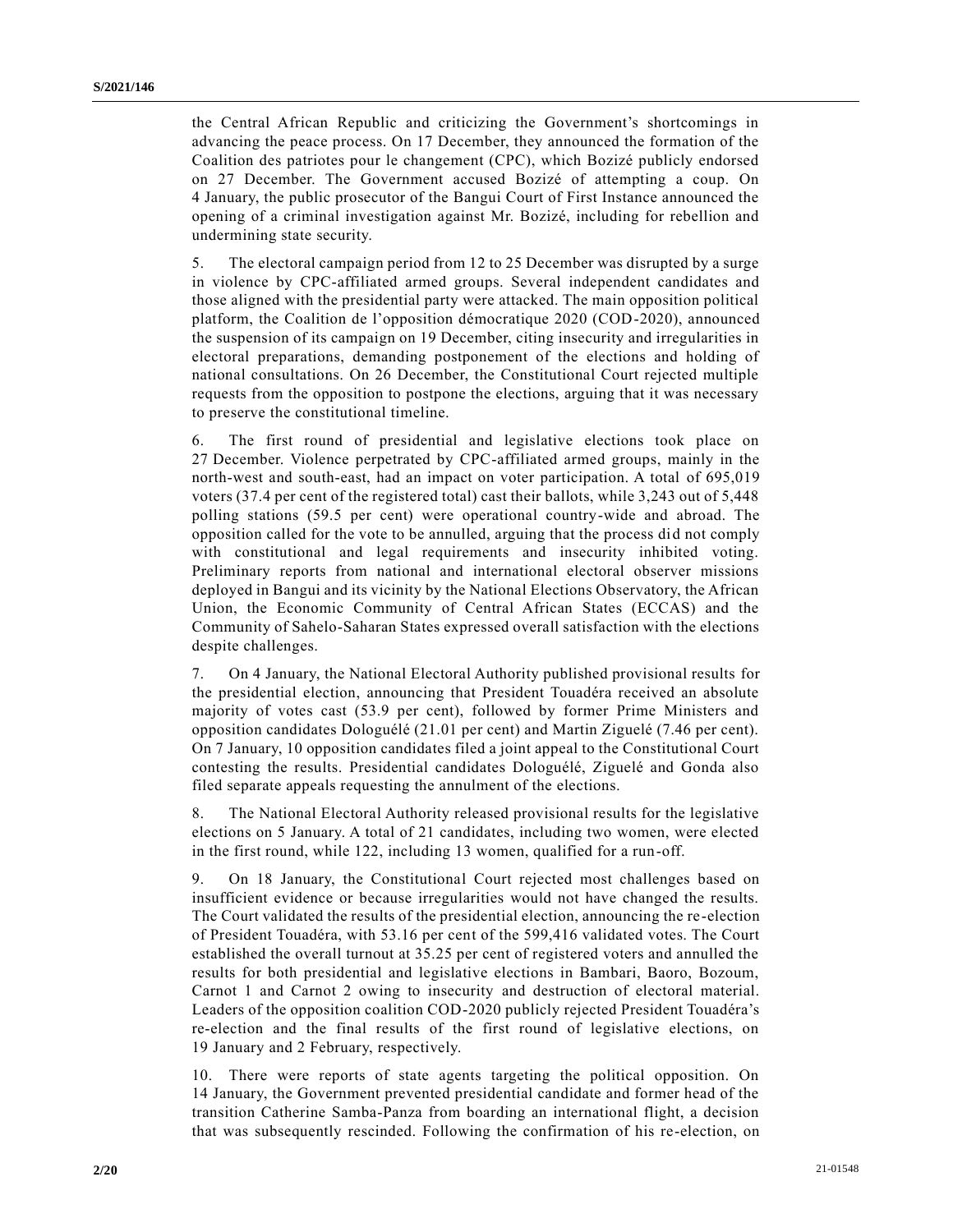18 January President Touadéra addressed the nation, expressing his readiness to unite the country and engage in dialogue with the political opposition.

11. On 1 February, the Constitutional Court proclaimed the final results of the legislative elections, with 22 candidates elected in the first round, including two women, and invalidated the victory of 6 candidates. The poll was cancelled in 13 constituencies. COD-2020 announced the withdrawal of its candidates from the remaining legislative elections. On 3 February, the Union pour le renouveau centrafricain opposition party announced that it would remain engaged in the electoral process.

12. The Special Representative of the Secretary-General for the Central African Republic, alongside international partners, engaged with national stakeholders, including presidential candidates, to facilitate the creation of conditions conducive to holding credible, inclusive and peaceful elections within constitutional timelines. The Under-Secretary-General for Peace Operations reinforced this strategic engagement, including during a visit with the African Union Commissioner for Peace and Security and the ECCAS Commission President to Bangui from 27 to 30 October. The Secretary-General amplified this message through radio and video messages on the eve of the launch of the campaign.

13. From 9 to 12 December, the Special Representative of the Secretary-General for Central Africa and the ECCAS Commission President visited the Central African Republic to engage with national stakeholders. On 2 December, the United Nations Standing Advisory Committee on Security Questions in Central Africa decided to support the Central African political process.

14. On 26 December, President Denis Sassou Nguesso of the Republic of the Congo, in his capacity as ECCAS president, convened an extraordinary meeting of ECCAS heads of State focused on the Central African Republic. Members condemned violence and called for inclusive political dialogue, the deployment of troops from the subregion and the prompt appointment of an ECCAS permanent mediator for the Central African Republic. On 29 January, following a mini-summit of the International Conference on the Great Lakes Region on the situation in the Central African Republic, convened by President João Lourenço of Angola in his capacity as acting president of the Conference, a joint call was issued for dialogue and for armed groups to observe an immediate ceasefire.

#### **Electoral preparations**

15. Voter registration in the Central African Republic and the diaspora concluded on 13 October, with 1,858,236 Central Africans, including 867,167 women (46.67 per cent), registered. The Government did not provide the legal framework to enfranchise Central African refugees.

16. On 14 October, a committee comprising political parties, public administration and civil society representatives selected 11 new National Electoral Authority commissioners, who were appointed by presidential decree on 16 October for a sevenyear term and sworn in on 23 October. Opposition leaders expressed the view that some new commissioners lacked impartiality and/or qualifications.

17. On 26 October, the Constitutional Court permitted 27 political parties to submit candidates for the legislative elections despite failing to meet the 35 per cent quota for female candidates, acknowledging socioeconomic and other constraints to women's political participation. On 3 December, the Constitutional Court validated 1,504 candidates, including 234 women (15.59 per cent), an increase of five per cent in women's participation compared to 2015. MINUSCA, with the United Nations Development Programme (UNDP) and the United Nations Entity for Gender Equality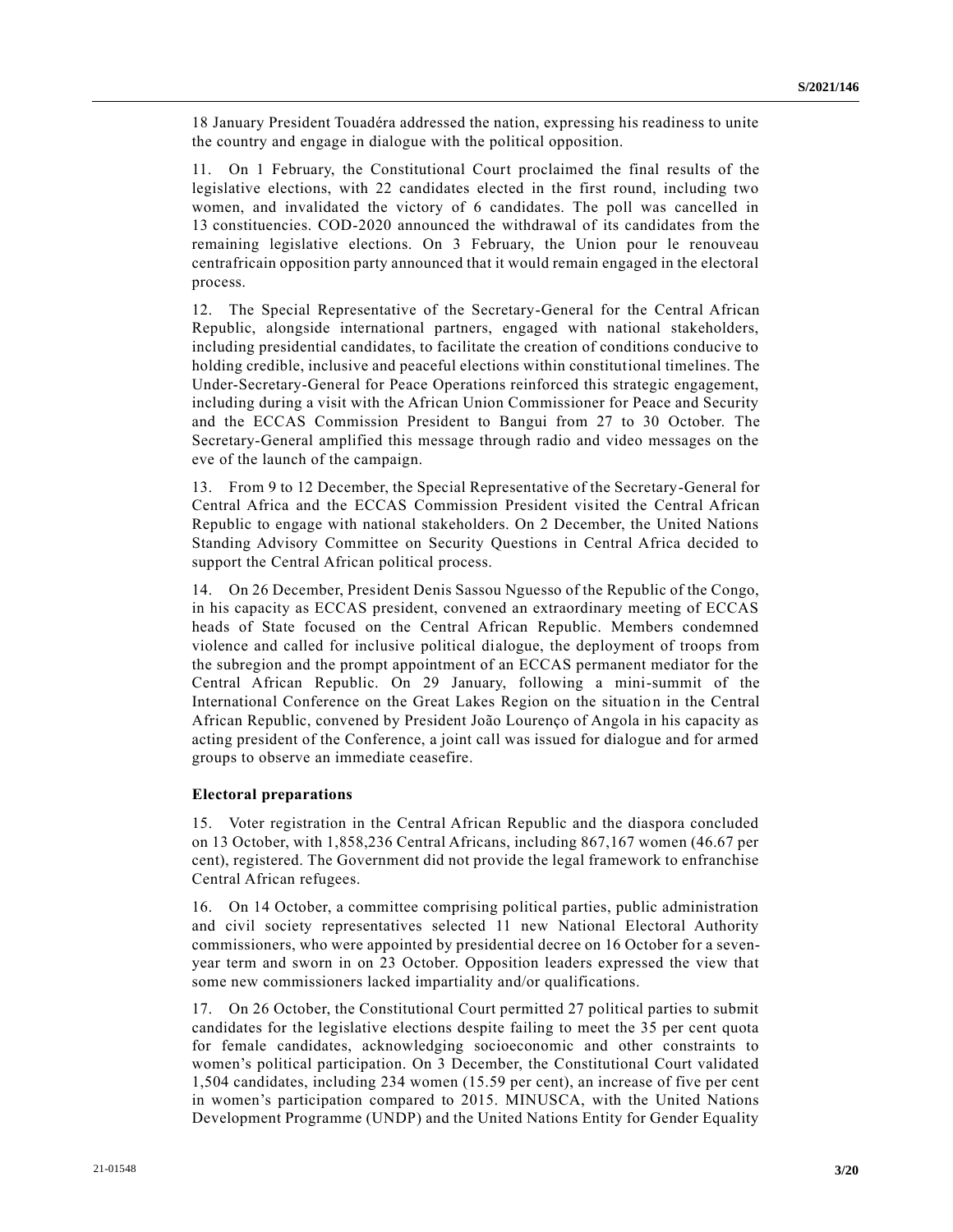and the Empowerment of Women (UN-Women), established a hotline and a situation room dedicated to protecting women candidates and voters from electoral violence.

18. Throughout November, National Electoral Authority agents and service providers protested in Bangui and threatened to suspend their support for electoral operations, demanding outstanding salaries and per diem arrears. On 8 December, the Government provided UNDP with \$1.4 million to pay those arrears, and that process was completed a week before the elections.

19. On 1 February, the Constitutional Court instructed the Government and the National Electoral Authority to organize the second round and new rounds of legislative elections for the installation of the National Assembly no later than 2 May. The National Electoral Authority subsequently announced that those elections would take place on 14 March.

20. MINUSCA and the United Nations country team continued to support electoral preparations, including through the transport and distribution of electoral material. As at 1 February, the UNDP-managed basket fund for the presidential, legislative and local elections through 2022 had spent or already committed \$28.1 million of the \$29 million disbursed by the Government and its international partners. It has a gap of up to \$3 million for the legislative run-off elections and approximately \$10 million for local elections.

### **Peace process**

21. While implementation of the Political Agreement stalled owing to the elections and security context, some progress was made, particularly in disarmament and demobilization. Following five months of inactivity, the Agreement's national level implementation mechanism convened on 5 February to recognize the two-year anniversary of the Political Agreement and discuss dialogue with stakeholders in t he peace process. Local-level mechanisms met in some areas, where they promoted inclusive dialogue to reduce tensions with active engagement of women leaders. They also played a critical role in the holding of fair, inclusive and peaceful elections by raising awareness among community leaders and armed group commanders.

22. On 31 December, following the establishment of CPC, President Touadéra signed decrees rescinding the appointments of Maxime Mokom of the anti-balaka, Bi Sidi Souleymane (alias Sidiki) of 3R; Mahamat Hamat Alhissene (alias Al-Khatim) of MPC; and Ali Darassa of UPC, all involved in CPC. Mokom had been the Minister of Disarmament, Demobilization, Reinsertion and Repatriation, while the others had been advisors to the Prime Minister for the special mixed security units.

23. The special mixed security units remained non-operational in Bouar and Paoua due to absence of military orders, while many elements reportedly deserted or defected, often with weapons. Lack of internal cohesion, command and control, and insufficient sustainment, as well as interpersonal tensions, also plagued these units. The training center in Ndélé in the north-east was completed; the start of actual training was postponed principally owing to delays by armed groups in finalizing lists of candidates. On 11 November, the President chaired a ceremony marking the launch of the integration process of 292 ex-combatants into the national defence and internal security forces, including 15 women.

#### **Local dialogue and reconciliation**

24. On 9 and 10 November, the Government, with MINUSCA support, held a conference in Bangui to foster peace between Runga and Gula ethnic groups in the Vakaga, Haute-Kotto and Bamingui-Bangoran Prefectures. Thirteen ethnic communities and eight signatory armed groups agreed to a reconciliation pact to end violence, contributing to a peaceful election process in the two Prefectures.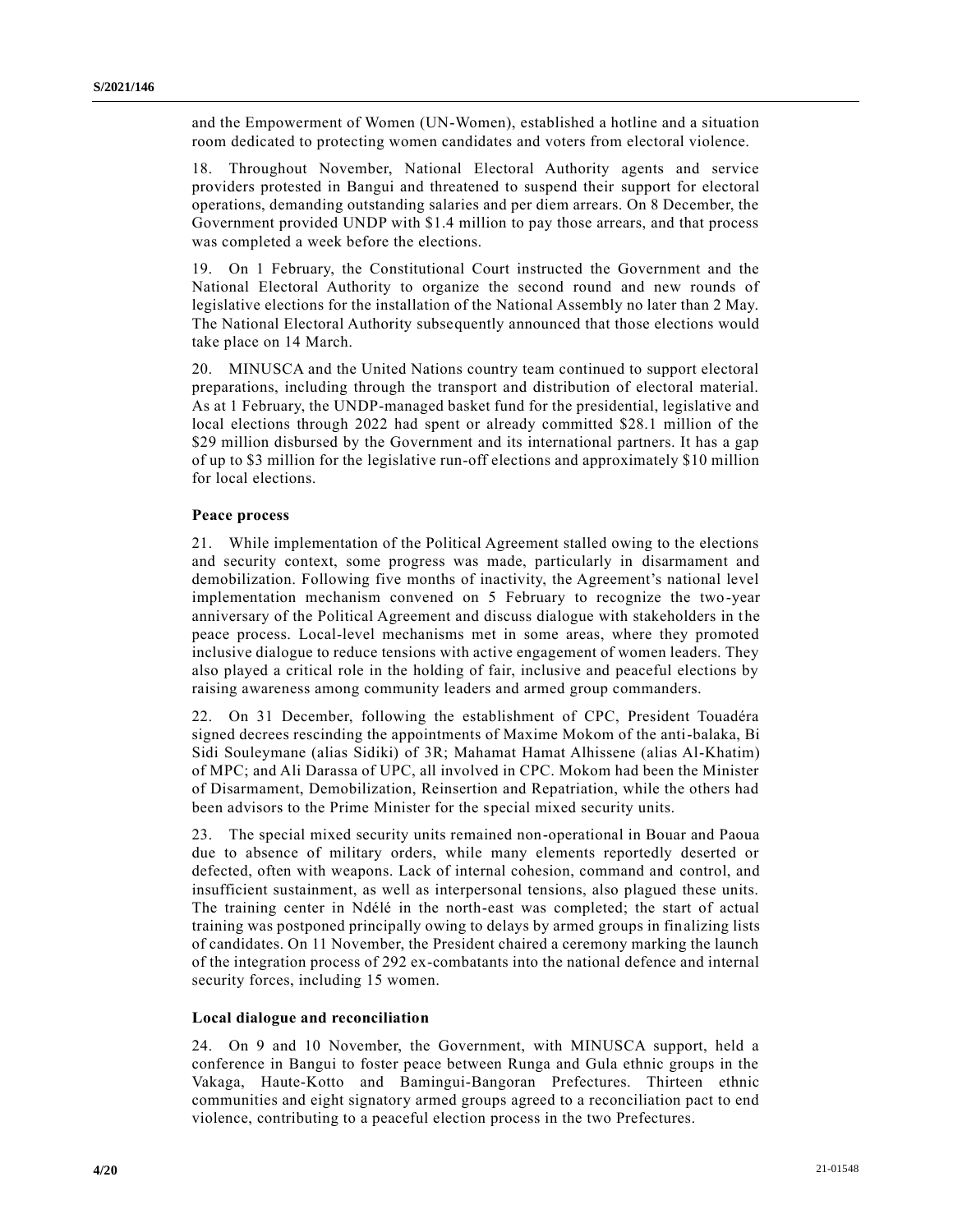## **III. Security situation**

25. The security situation deteriorated owing to armed violence by CPC-affiliated armed groups, especially in the north-west and south-east. The military and police capabilities of MINUSCA were stretched thin, while pressure on the Mission intensified owing to widespread defections and desertions among national security forces. Despite these challenges, the Mission preserved constitutional order, protected civilians and enabled the polls in most of the country, albeit at a high cost.

26. As at 1 February, recorded violations of the Political Agreement had decreased from the 644 in the previous reporting period to 530. However, the numbers fail to convey the impact of the violations on the security situation and the serious setbacks to extending state authority. Civilians were the target of 277 violations, followed by illegal military activities (130), restrictions of movement (91) and obstruction of state institutions, humanitarian organizations or the United Nations (32). The anti-balaka perpetrated most violations (127), followed by FPRC (100), 3R (100), MPC (80), UPC (78), national defence and security forces (33), Révolution et justice -Sayo Branch (RJ-Sayo) (9), Mouvement des libérateurs centrafricains pour la justice (MLCJ) (1), Rassemblement patriotique pour le renouveau de la Centrafrique (RPRC) (1) and Parti du rassemblement de la nation centrafricaine (1).

27. Attacks by armed groups took place across the country before, during and after polling day in an attempt to seize power and disrupt the democratic process. Seven peacekeepers were killed and five injured. Serious incidents targeting the opposition fuelled mistrust among political actors and undermined faith in the democratic process. In early December, national security forces searched the homes of several political figures, including Mr. Bozizé, his eldest son, and Mr. Mokom, on unclear grounds. On 23 December, unidentified actors set the house of Mr. Bozizé's son in Bangui on fire under the watch of the Presidential Guard.

28. Security developments before the elections set the stage for the increase in violence surrounding polling day. On 5 October, a government delegation and guarantors of the Political Agreement met 3R leadership, which committed to the electoral process and extension of state authority. Reportedly frustrated that the President had not responded to its demands, 3R strengthened and expanded its positions in the Nana-Mambéré, Ouham-Pendé and Mambéré-Kadei Prefectures starting 12 November; attacks increased after 3R leader Sidiki Abbas met with Mr. Bozizé in mid-December. The decision on 30 November by UPC leader Ali Darassa and FPRC Chief of Staff Ali Ousta to jointly lead the command of the "mixed brigade" illustrated the growing dominance of UPC in Haute Kotto Prefecture.

29. There was an upsurge of security incidents by anti-balaka, 3R, MPC, FPRC and Révolution et justice armed groups in the northwest after Mr. Bozizé mobilized armed groups. CPC aligned armed groups launched simultaneous, coordinated attacks from three main axes towards Bangui and across the country, including on Baboua, Bambari, Bozoum, Grimari and Sibut, between 18 and 23 December. CPC further disrupted movements on the main supply route (MSR-1) connecting Bangui to the Cameroon border and temporarily cut off power to Bangui.

30. In response, MINUSCA deployed all its reserves, including two quick reaction forces, pre-positioned the joint task force for Bangui and strengthened its overall posture, in coordination with national defence and security forces within the framework of the integrated security plan for the elections. MINUSCA successfully disrupted attacks, including against national armed forces positions such as in Bossembélé and Yaloké, Ombella-M'Poko Prefecture, and Bozoum, Ouham-Pendé Prefecture. On 25 December, in Dékoa, three MINUSCA peacekeepers were killed while supporting national defence and security forces under attack.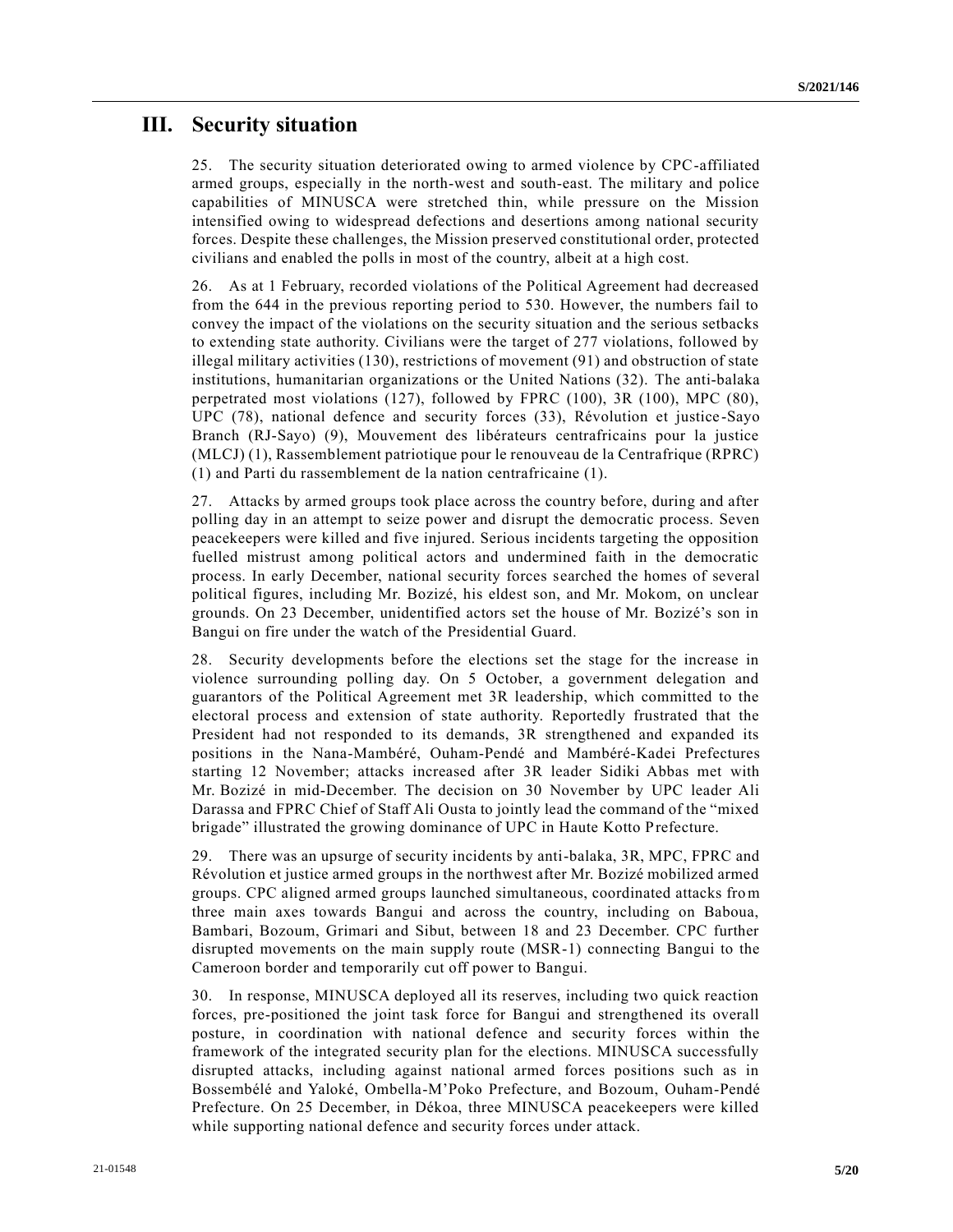31. On election day, in the west, CPC elements attacked voting centres in Bozoum and Bouar. In Ouham, Ouham-Pendé and Nana-Mambéré Prefectures and in part of Ombella-M'Poko Prefecture, CPC elements threatened electoral agents, resulting in the closure of polling stations, and destroyed and burned electoral material in several polling stations. Various polling stations in Bria closed following shootings by UPC and anti-balaka elements, while those in Yalinga were burned. Other polling stations in the east and centre were unable to open or closed rapidly owing to insecurity and/or absence of state electoral agents.

32. CPC continued attacks against national security and defence forces, non-governmental organizations and MINUSCA after election day, mainly in the north-west and south-east, notably in Bangassou, Bouar and Grimari. On 13 January, a significant number of CPC elements conducted simultaneous and coordinated attacks on several locations in the outskirts of Bangui. MINUSCA repelled the attacks alongside national defence and security forces and bilaterally deployed troops. One peacekeeper was killed, as were 37 combatants.

33. On 15 January, another peacekeeper was killed and two injured while repelling an ambush by CPC elements near Grimari, Ouaka Prefecture. Two others lost their lives on 18 January when ambushed by CPC on the Bangassou-Gambo axis, Mbomou Prefecture. That same day, the Mission repelled a CPC attack on a MINUSCA convoy on MSR-1 that injured three contracted drivers.

34. Electoral violence prompted a nationwide curfew on 7 January. In Bangui, internal security forces, while enforcing the national curfew, fired shots, killing two civilians and wounding six on 11 January. On 18 January, national armed forces fatally shot a civilian at a checkpoint, reportedly owing to his refusal to comply with their orders. On 21 January the Government declared a 15-day nationwide state of emergency due to the security situation, which was extended for six months by the National Assembly on 5 February.

35. The electoral security plan envisaged the national forces as first responders to security threats. MINUSCA was compelled to assume most security responsibilities owing to the failure of national forces to deploy agreed numbers before the elections and significant defections and desertions among those deployed. Out of the 2,500 national armed forces originally planned for deployment, 296 deployed, while 394 internal security forces deployed out of the planned 759. Approximately 50 sub-prefectures were not covered by either the armed forces or internal security forces owing to financial and logistical shortfalls. In the west and centre, some national forces who had abandoned their posts sought refuge and protection in MINUSCA bases with their weapons, resulting in challenges and concerns for the safety and security of United Nations personnel. In some instances, defected soldiers crossed into a neighbouring country.

36. In addition to adapting its robust posture, MINUSCA received two infantry companies and two military utility helicopters from the United Nations Mission in South Sudan (UNMISS) through inter-mission cooperation to enhance security for civilians and the elections. Additional security support for the national defence and security forces were deployed at the request of the Government under bilateral agreements.

## **IV. Humanitarian situation**

37. The humanitarian situation deteriorated as a result of attacks against civilians and humanitarian workers, intercommunal tensions and armed group violence. Over half the population (2.8 million people) require humanitarian assistance and protection, with 1.9 million affected by severe needs. Approximately 2.3 million people suffer from acute food insecurity, among whom 525,000 are in the emergency phase.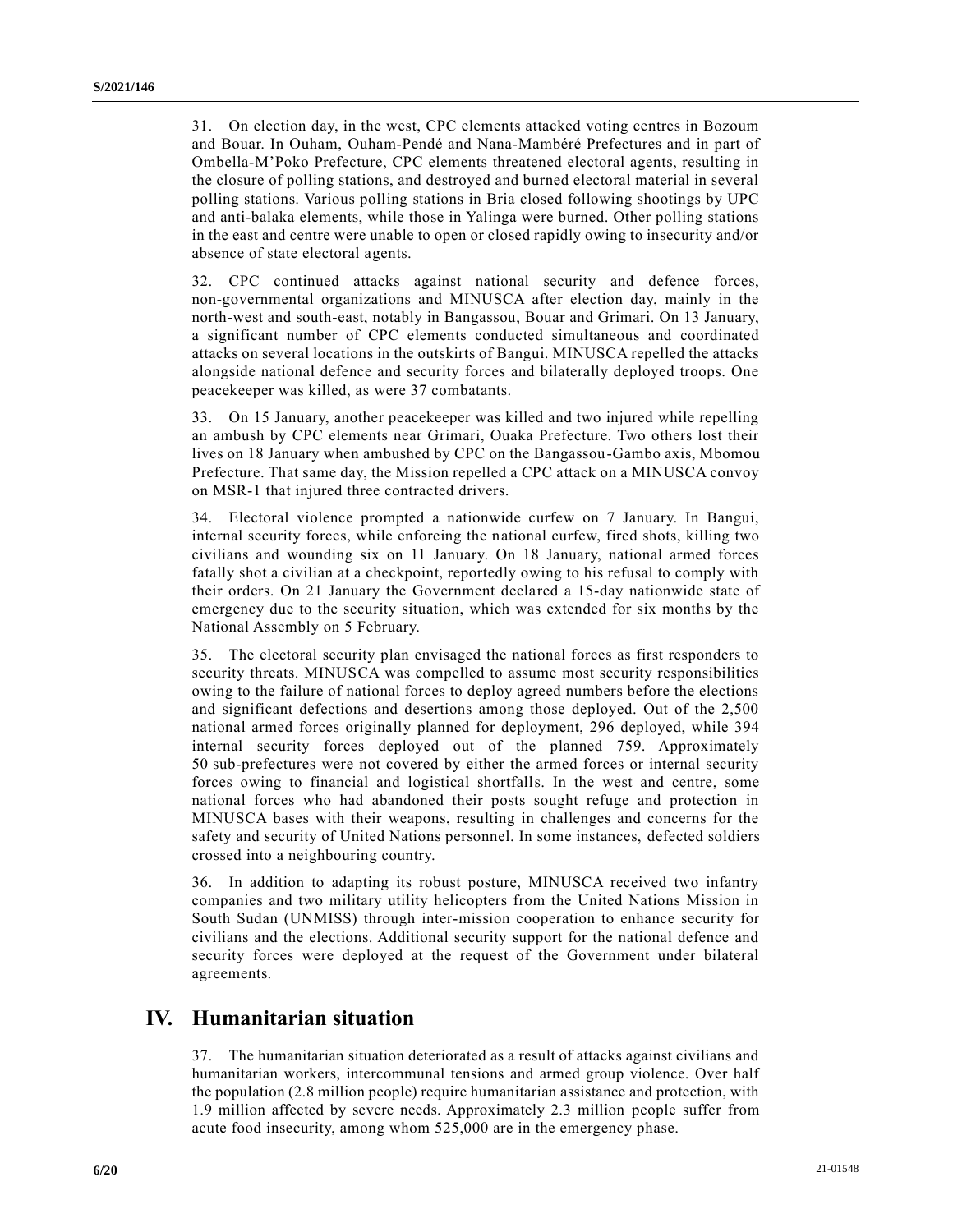38. Since mid-December, it is estimated that 240,000 people were newly displaced within the Central African Republic owing to election-related violence, including 124,000 who were able to return home. In addition, an estimated 105,000 Central Africans fled to neighbouring countries. As at 31 December 2020, approximately 682,000 Central Africans were internally displaced; an additional 635,000 lived as refugees in neighbouring countries. The Office of the United Nations High Commissioner for Refugees facilitated the return of 4,937 Central African refugees in 2020.

39. In 2020, there were 424 incidents targeting humanitarians, resulting in three deaths and 29 injuries, a 39 per cent increase in comparison to 306 incidents in 2019. There were 66 incidents against humanitarian workers in January 2021, the highest number ever recorded. The most dangerous areas for humanitarian workers are Bangui, followed by Ndélé, Batangafo, Kaga Bandoro and Bria. Most recent incidents relate to interference in relief delivery, threats, diversion of aid, illegal taxation and movement restrictions.

40. COVID-19 and the sustained disruption of the main supply route owing to violence exacerbated vulnerabilities, having a severe impact on the humanitarian situation, including by preventing delivery of vital aid and inflating the prices of basic household goods. In January, there were shortages of basic food items in several local markets, with a two-fold increase in prices for key items such as sugar and cassava, deepening inequalities and aggravating the protection crisis. MINUSCA supported efforts to contain the virus' spread, including through projects to build or rehabilitate water points.

41. In 2020, humanitarian actors provided 1.64 million people per month with multisectoral assistance, 90 per cent of the target of the 2020 humanitarian response plan. This was enabled by improved access in certain areas and increased coordinated response capacities. A total of \$365 million of the 2020 humanitarian response plan target of \$553.6 million was mobilized. The 2021 humanitarian response plan requiring \$444.7 million was only 8 per cent funded as at 1 February.

## **V. Protection of civilians**

42. MINUSCA updated contingency plans for each field office to anticipate election-related security and humanitarian risks. Capacity-building sessions strengthened community alert networks in several locations, which facilitated information-sharing with the Force, enhancing physical protection of civilians.

43. Electoral violence multiplied threats against civilians. Violence attributed to the CPC disrupted the protective environment that MINUSCA had helped create, multiplying threats against civilians such as in Bangassou, which resulted in massive displacement. MINUSCA adjusted its robust posture, operations and presence to protect civilians despite being overstretched by the end of December.

44. In October and December, civilian and police surge teams deployed to Batangafo, Ouham Prefecture, following a deterioration in security. Before election day, MINUSCA deployed human rights and police personnel to hotspots to monitor the elections and document human rights violations and abuses. MINUSCA continued to coordinate closely with humanitarian organizations and the United Nations country team to identify risks, challenges and solutions to protect civilians, as well as to strengthen civil-military coordination with bilateral forces on humanitarian principles and activities.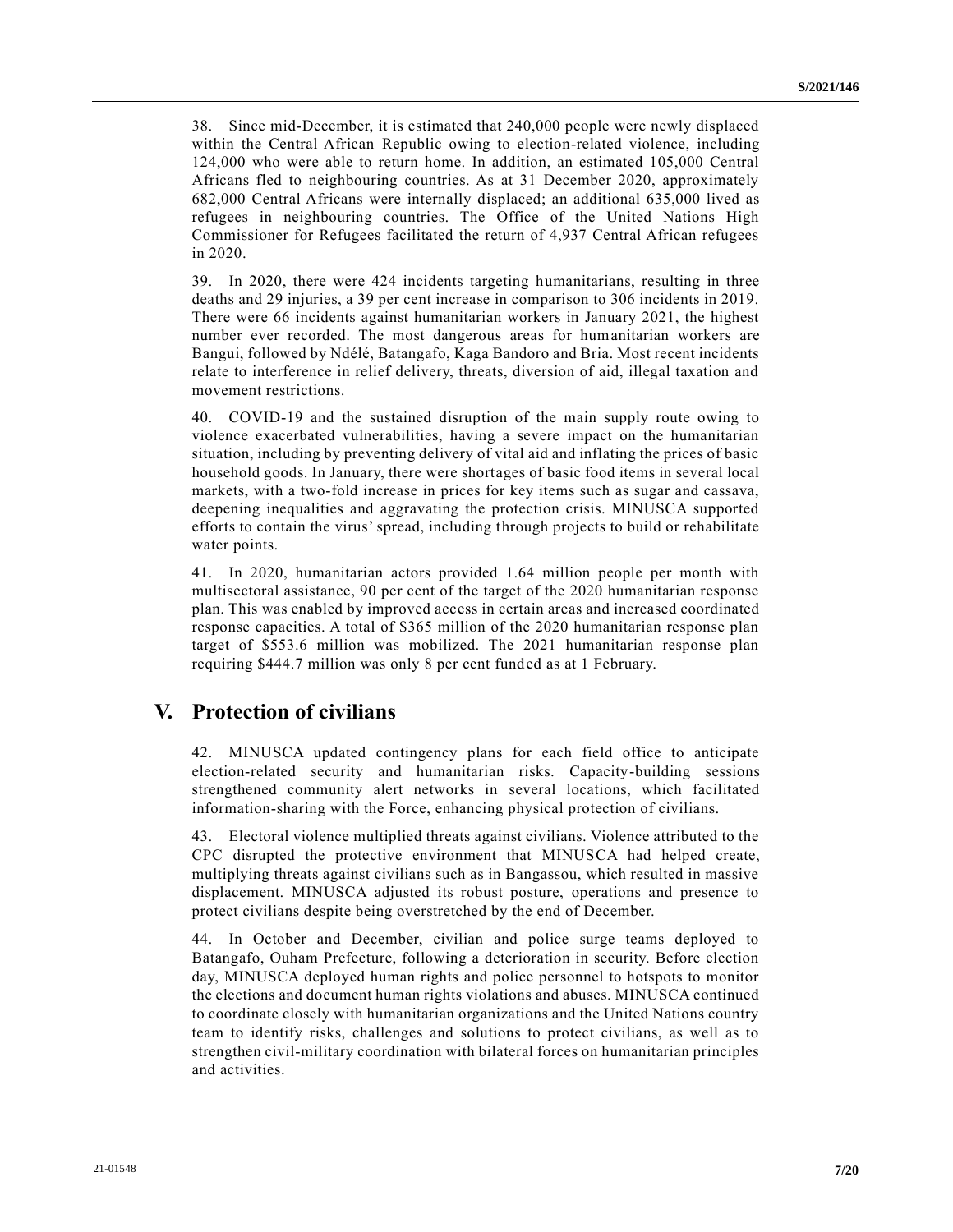# **VI. Extension of state authority and the rule of law**

45. The Government continued to implement its strategy for the extension of State authority, supported by MINUSCA and the United Nations country team. MINUSCA launched 17 projects to reinforce the capacity of executive civil servants in three pilot prefectures.

46. A total of 15 out of 16 prefects and 54 out of 71 sub-prefects remained at their post throughout the violence. They contributed to holding elections, including in areas with heightened security risks. Some discharged their duties from MINUSCA premises where they had sought refuge following threats.

### **Security sector reform**

47. MINUSCA continued to provide strategic and technical support to national authorities to implement the national security sector strategy and respective sectoral plans. Despite this support and the training and equipment by international partners, national defence and internal security forces faced numerous challenges during the electoral period. On 6 January, the Minister of Defence requested the general inspectorate of the army to inspect the staffing and deployment of national defence forces, including operational readiness, command and control, sustainment, public expenditure management, logistical support and oversight, as well as human rights violations allegations. The European Union Military Training Mission in the Central African Republic and MINUSCA are assisting the national authorities in this review.

### **National armed and internal security forces**

48. Since 17 December, MINUSCA has reported numerous instances of national armed forces abandoning positions with their weapons in the prefectures of Bamingui-Bangoran, Lobaye, Mbomou, Nana-Gribizi, Nana Mambéré, Ombella M'Poko, Ouaka, and Ouham Pendé, individual cases of desertion and defection, as well as human rights violations by these forces. As part of the 2019/2020 recruitment campaign, 578 recruits had completed basic training by the European Union Training Mission in the Central African Republic at the end of November. A second basic training course for 438 recruits started on 5 January. CPC attacks, including partial looting of the military camp in Bouar, undermined efforts to establish the west military defence zone.

49. As at 1 February, 4,909 internal security forces, including 2,258 police officers (597 women) and 2,651 gendarmes (351 women), were deployed to all prefectures except Basse-Kotto, MINUSCA and UNDP trained 689 police officers and gendarmes, including 197 women, on election security. MINUSCA observed cases of abandonment of position by internal security forces in Mbomou, Nana-Gribizi, and Ouaka Prefectures. In November, 1,198 recruits, including 317 women, entered police and gendarmerie training schools.

50. The Mine Action Service handed over a regional ammunition depot in Bouar to national authorities and continued coordination with the authorities for the installation of five specialized storage facilities. The Service trained more than 408 members of the MINUSCA force, United Nations entities and humanitarian actors on explosive ordnance risk.

### **Disarmament, demobilization, reintegration and repatriation**

51. The Government continued disarmament and demobilization operations in the centre and north-east, with MINUSCA support. Operations were conducted from 16 October to 1 December in Birao, Bria and Kaga Bandoro for 437 combatants,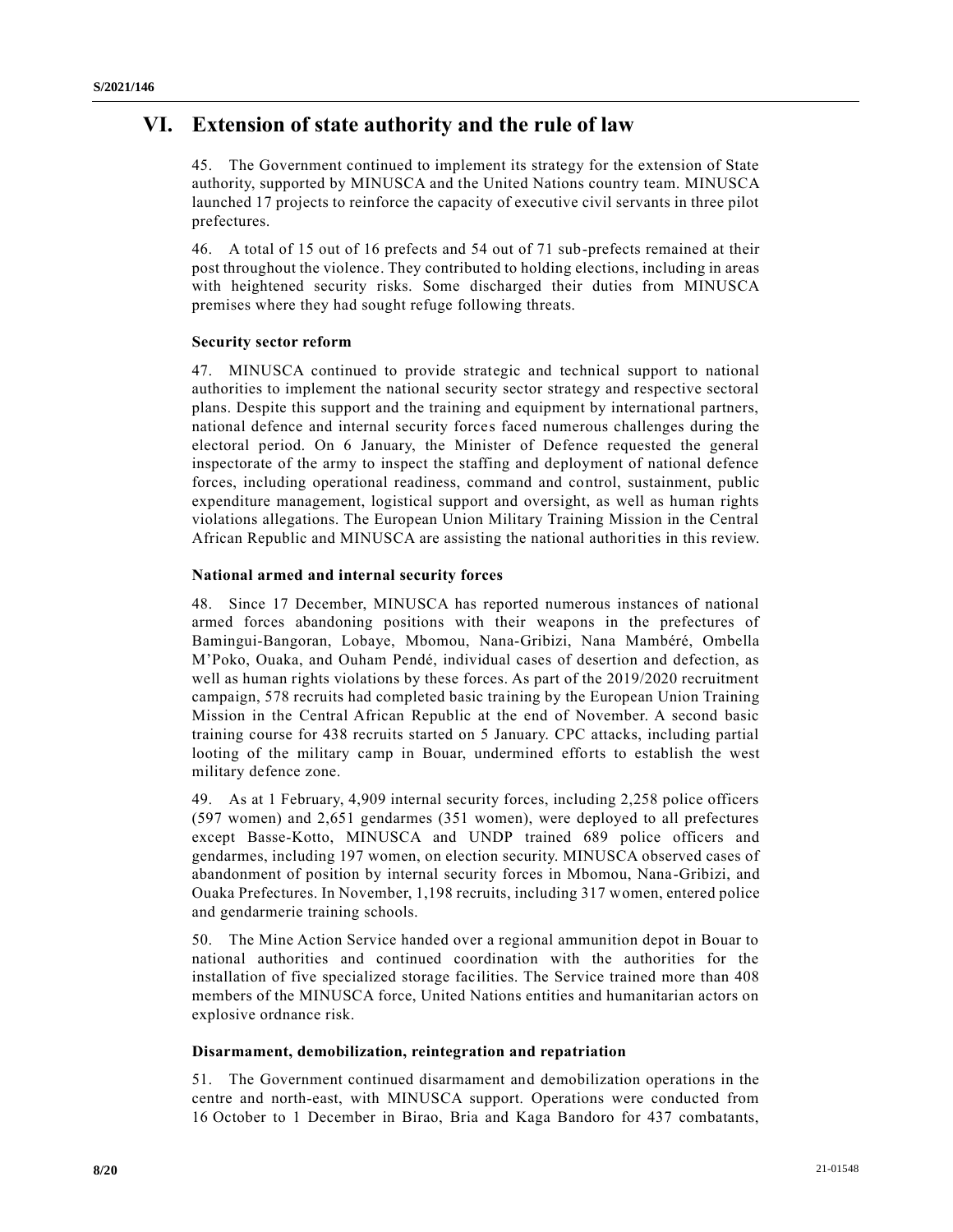including 21 women, from RPRC, MLCJ, FPRC, MPC, and Séléka-Rénové; 282 weapons of war, 10,342 rounds of ammunition and 60 explosives were collected. A total of 2,532 former combatants, including 144 women, have entered the programme since it started in December 2018.

52. Electoral violence increased the risks of youth recruitment and potential for renewed intercommunal violence. As part of community violence reduction activities, as at 1 February, 2,242 beneficiaries, including 886 women, were registered and 56 war weapons, 1,118 artisanal weapons, 20 unexploded ordnance and 143 ammunitions were collected in Bangassou, Bangui, Bossangoa, Bouar, Bria, and Kaga Bandoro.

#### **Justice and the rule of law**

53. Between 1 December 2020 and 1 February 2021, 311 prisoners escaped from the Bambari, Bangassou, Bimbo women's, Bossembélé, Bouar, Carnot, Mbaïki and Nola prisons. While some individuals detained for serious crimes escaped from Bouar prison, an increasing number of high-profile detainees are in Bangui prisons. Most escapes followed attacks by armed groups or rumours of attacks, leading national prison and security personnel to abandon their posts. This situation, exacerbated by the underperformance of those responsible for perimeter security, is straining MINUSCA support to prisons. On 13 January, the training of 151 prison offi cer candidates was temporarily suspended owing to electoral violence in Bangui.

54. On 13 November, President Touadéra inaugurated the headquarters of the Special Criminal Court, which had been refurbished by MINUSCA and UNDP. The President appointed five international magistrates, and the Court's legal aid system became operational on 6 November 2020.

55. Electoral violence had a serious impact on the functioning of the justice sector. As at 1 February, 69 per cent of 208 planned judicial personnel were in their posts and 60 per cent of first instance and appellate courts operational. The Ministry of Justice suspended all temporary judicial missions to areas controlled by armed groups owing to violence, while MINUSCA supported the relocation of magistrates from Bangassou, Bouar and Paoua to Bangui.

56. Between 1 October 2020 and 1 February 2021, MINUSCA transferred to national authorities in Bangui 66 individuals who had been arrested, including through the use of urgent temporary measures, on suspicion of having committed various criminal offences, including 48 suspected of electoral violence.

### **VII. Human rights and the fight against impunity**

57. The human rights situation deteriorated, as electoral violence led to widespread human rights violations beginning in December. MINUSCA documented serious human rights abuses, perpetrated mainly by armed groups, including the abduction and killing of civilians, physical attacks, death threats against voters, violation of freedom of movement, destruction of electoral materials and burning of polling stations. Since polling day, state agents have conducted several arbitrary arrests, and their enforcement of a nationwide curfew resulted in cases of disproportionate and excessive use of force.

58. Between 1 October 2020 and 1 February 2021, MINUSCA documented 267 incidents of human rights violations affecting 448 victims (262 men, 51 women, 16 boys, 15 girls, 63 groups of collective victims and 40 unidentified victims) and 41 conflict-related civilian deaths, despite COVID-19 restrictions limiting the investigative capacity of MINUSCA. This represents an increase of 60.6 per cent in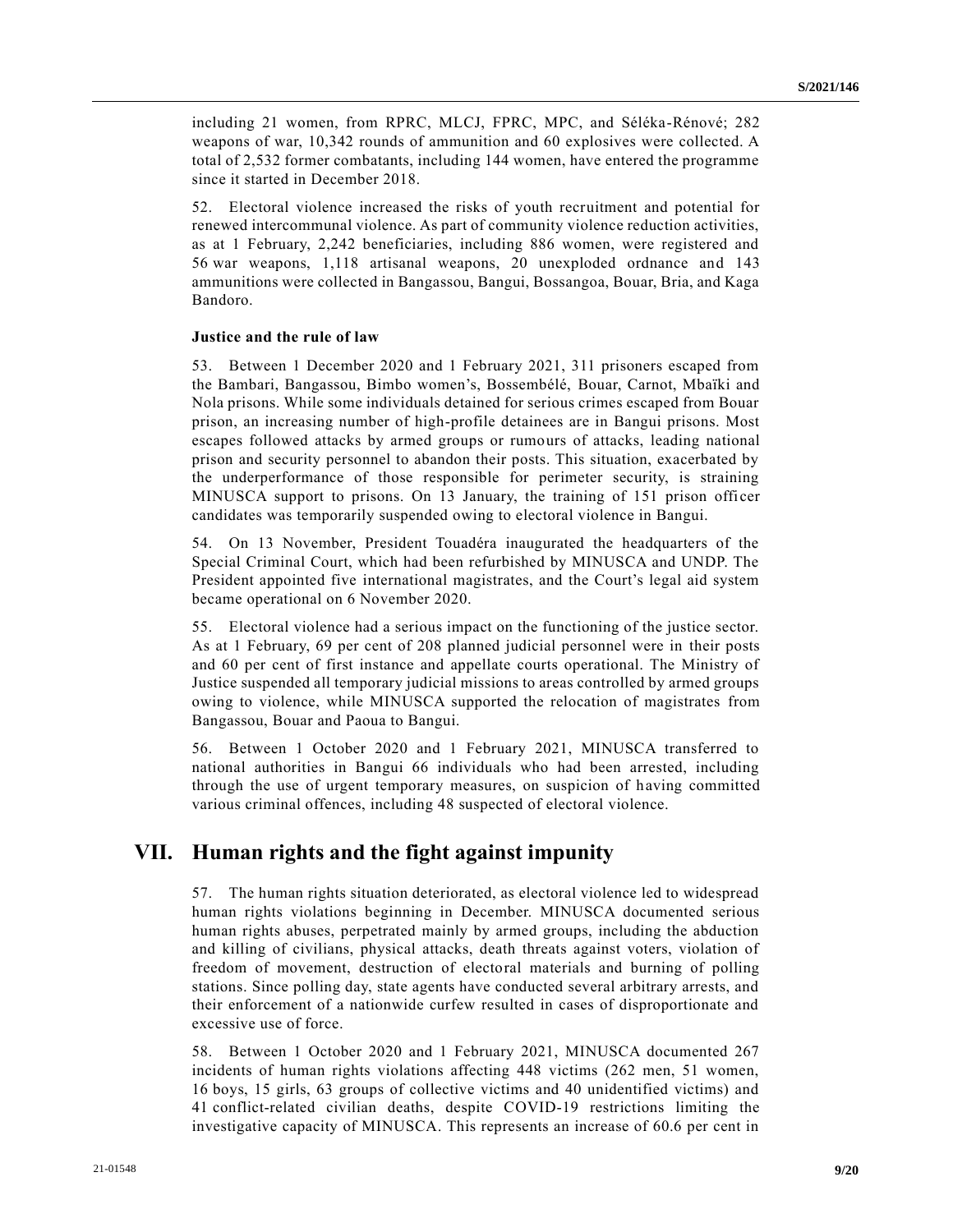the number of incidents, 56.2 per cent in the number of victims and 87.6 per cent in the number of conflict-related civilian deaths compared to the previous reporting period.

59. Signatory armed groups, including those in CPC, perpetrated most violations and abuses and were involved in 222 incidents affecting 356 victims, a 56.2 per cent increase in the number of incidents and 46.8 per cent in the number of victims compared to the previous reporting period. State agents, primarily members of the national defence and internal security forces, were involved in 37 violations affecting 64 victims, an increase of 144 per cent in the number of incidents and 238.5 per cent in the number of victims compared to the previous period.

60. On 24 January 2021, the national authorities surrendered to the International Criminal Court Mahamat Said Abdel Kani, suspected of war crimes and crimes against humanity allegedly committed in Bangui in 2013 as a Séléka commander.

61. The Mission continued to apply the United Nations human rights due diligence policy in its support to national security forces, conducting eight risk assessments.

### **Transitional justice**

62. After delays, on 2 December the selection committee for the future truth, justice, reparation and reconciliation commission recommended 11 commissioners, including five women, a significant advancement for gender equality in Central African institutions. On 30 December, President Touadéra confirmed their nomination for a four-year term by presidential decree. MINUSCA and UNDP provided advocacy and technical assistance, with funding from the Peacebuilding Fund.

### **Conflict-related sexual violence**

63. Movement of troops and armed clashes linked to the elections exposed women, girls, men and boys to increased risk of conflict-related sexual violence. MINUSCA received 51 allegations of conflict-related sexual violence, mostly rape, affecting at least 111 victims (62 women, 42 girls and 7 girls of unknown age believed to be minors). Election-related insecurity had an impact on the medical, psychosocial and legal services available to victims.

64. Between October and December, MINUSCA conducted five workshops on the prevention of sexual violence in the electoral context, in addition to awareness-raising activities for over 2,300 individuals, including to prevent electoral violence against female voters and candidates.

#### **Children and armed conflict**

65. Between 26 and 30 November, the Country Task Force on Monitoring and Reporting interviewed and verified 255 children (94 girls and 161 boys) associated with FPRC from the list of 267 children it had presented on 3 November as part of the national disarmament, demobilization, reintegration and repatriation programme. The separated children entered reintegration programmes funded by the United Nations Children's Fund (UNICEF). On 30 November, four children accused of association with armed groups who had been detained at Ngaragba prison in Bangui were released and enrolled in reintegration programmes.

66. As part of the "ACT to protect children affected by armed conflict" campaign, MINUSCA raised awareness among 2,328 individuals on increased risks of grave child rights violations during the electoral period. On 27 December and subsequent days, CPC attacked 17 schools serving as polling stations.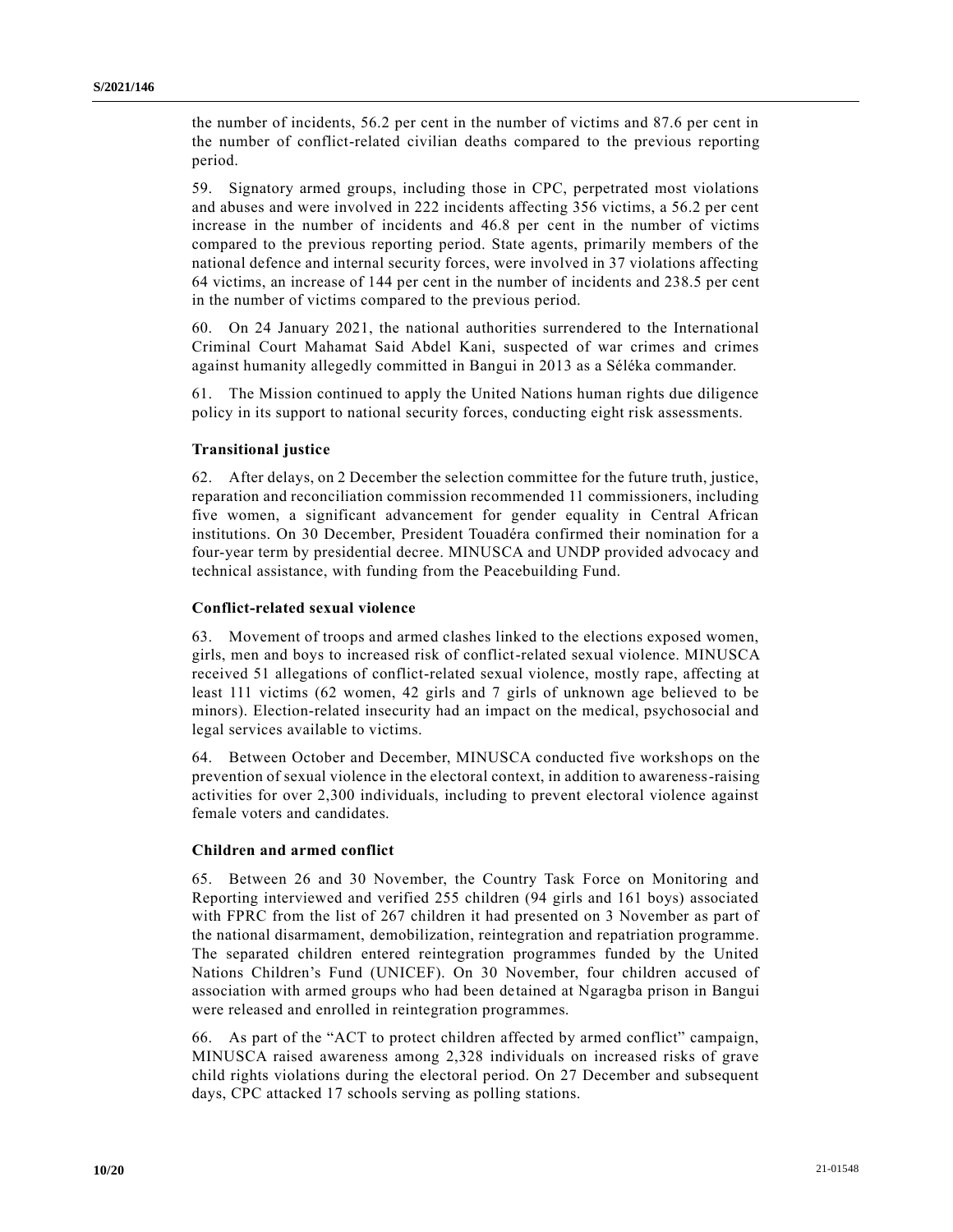## **VIII. Socioeconomic situation**

67. COVID-19 continued to have a negative impact on the country's socioeconomic situation. The International Monetary Fund confirmed the trend of gross domestic product (GDP) contraction (minus 1 per cent in 2020), with a deterioration of the budget deficit to 6.3 per cent of GDP, against an expected 2.8 per cent. The 2021 budget law aims to improve domestic revenue and the efficiency of public spending and to strengthen governance and the business climate.

68. According to the World Bank, pre-existing structural problems in the Central African economy have exacerbated the impact of the pandemic. This impact may wipe out years of progress in human development, driving as many as an additional 92,800 people into poverty, which is estimated to have risen from 70.5 per cent in 2019 to 72.2 per cent in 2020.

69. The pandemic affected more than 2 million Central Africans, or just less than half of the entire population, with job losses particularly affecting the informal sector, which includes 90 per cent of employees. In response, the United Nations has supported job protection schemes in both the formal and informal sectors.

70. To improve the Government's ability to monitor implementation of the national reconciliation and recovery plan, its permanent secretariat launched in November a programmatic monitoring tool with World Bank and United Nations support. Training for the tool, which will provide a complete overview of all development initiatives being implemented, with real-time monitoring, began in January 2021.

# **IX. United Nations Multidimensional Integrated Stabilization Mission in the Central African Republic**

### **Military component**

71. As at 1 February, the strength of the military component of MINUSCA was 11,451 (5.2 per cent women), out of an authorized strength of 11,650 personnel, including 297 staff officers (57 women) and 136 military observers (35 women). It comprised 11 infantry battalions; one high-readiness protection battalion; one battle group; three quick reaction force companies, including one special forces company; and enabling units, specifically one military police company, three multi-purpose engineering companies, one reduced engineering company, one airfield construction engineering company, one heavy transport company, three level-II hospitals and one level-I-plus hospital with forward surgery and orthopedic modules, three helicopter units and four unmanned aerial vehicles. The force further improved its mobility and protection by increasing the number of mechanized companies, allowing 17 temporary operating bases to close.

72. On 23 December 2020, the Security Council authorized the two-month reinforcement, extended by an additional two months on 10 February 2021, of MINUSCA in the context of inter-mission cooperation with UNMISS, as requested in the letters from the Secretary-General dated 22 December 2020 [\(S/2020/1290\)](https://undocs.org/en/S/2020/1290) and 4 February 2021 [\(S/2021/126\)](https://undocs.org/en/S/2021/126), following election-related violence. Two infantry companies (300 personnel) arrived in Bangui on 24 December 2020, and military utility helicopters on 30 December 2020 and 5 January 2021, for a total of two UNMISS helicopters and 355 personnel.

73. The Mission took steps to optimize the use of available resources to counter threats emerging from a deteriorating security situation. MINUSCA also took strong measures to enhance performance and protect peacekeepers in the changing context, in line with the Action for Peacekeeping initiative. Adjustments to the force posture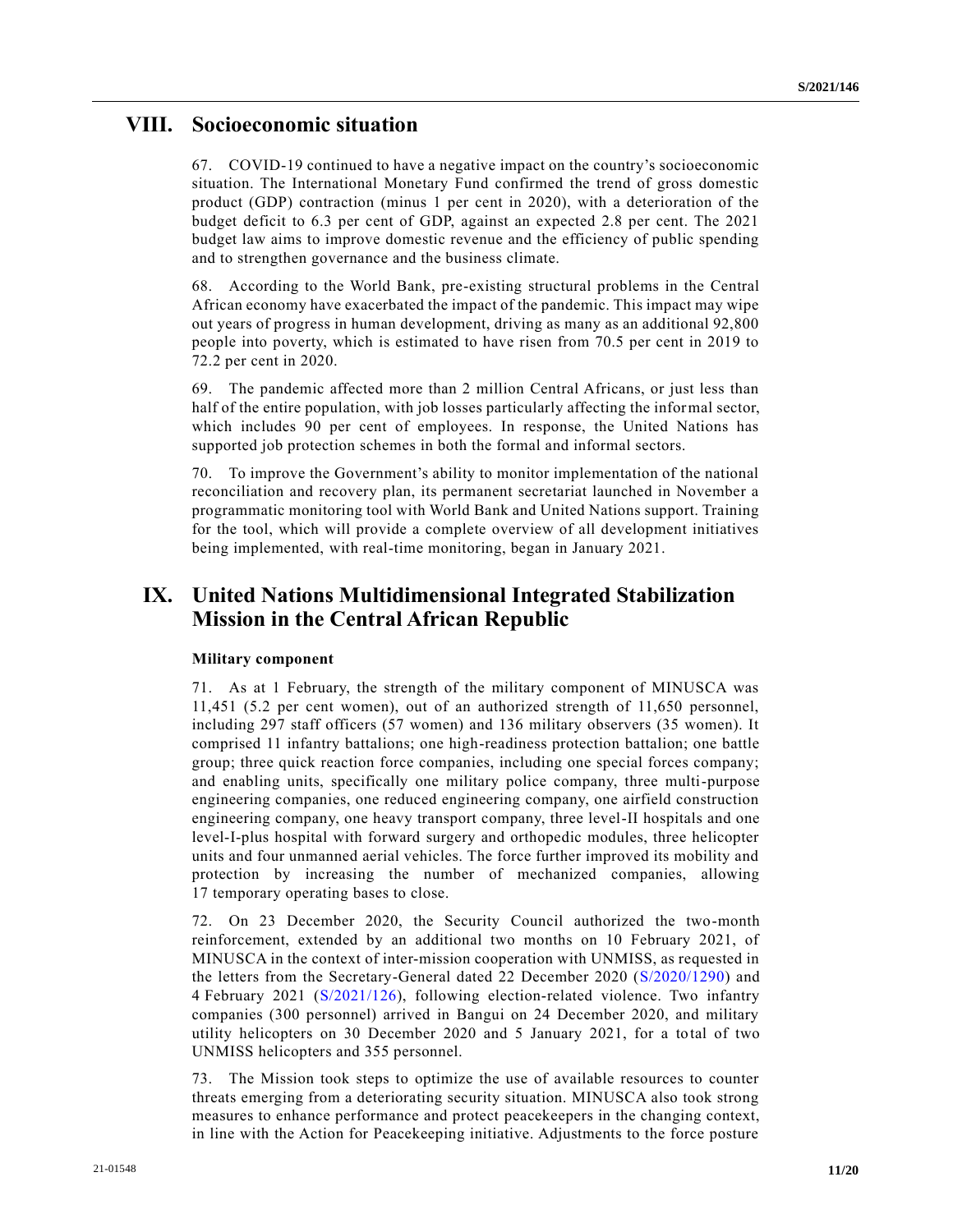included utilizing all reserve units and quick reaction force units, especially in Bambari, Bangassou, Bossembele, Bouar and Sibut. The defence plan for Bangui was activated to strengthen the posture in the capital.

74. All of the military capabilities of MINUSCA are fully engaged, including the temporary augmentation through intermission cooperation. In order to strengthen the ability of MINUSCA to perform its priority mandated tasks as outlined in resolution [2552 \(2020\)](https://undocs.org/en/S/RES/2552(2020)) in the evolving context, the Mission requires an increase of a maximum of 2,750 additional troops. The objectives of this augmentation would be to control and reverse the current instability while incentivizing compliance with the Political Agreement, addressing threats to civilians and creating space for a revitalized political process.

75. The additional capabilities will provide MINUSCA with greater anticipatory capacity and enhanced actionable analysis ability to rapidly respond to threats to civilians in priority geographic areas by reinforcing the Mission's pre -emptive and reactive posture. Their operational achievements would be integrated within MINUSCA strategic efforts to protect civilians, facilitate humanitarian access and enhance the safety and security of United Nations personnel. These reinforcements would be deployed sequentially as outlined below, with capabilities prioritized and based on regular reviews of the political and security situation. In the short and medium term, the requested reinforcements would comprise an additional battalion to secure the main supply route; four quick reaction forces to provide intervention capacity to the four sectors; three companies to reinforce existing battalions; force and sector staff officers; and analysts, including imagery analysts. In the longer term, the requested reinforcements would include additional horizontal engineering capacity for mobility and bridging; air assets for air-to-ground targeting; and mobile unmanned aerial vehicles to enhance operations and intelligence surveillance reconnaissance capacity.

#### **Police component**

76. As at 1 February, MINUSCA police component was 2,057 personnel (12.98 per cent women), out of an authorized strength of 2,080, including 383 individual police officers (105 women) and 1,674 personnel (162 women) in 11 formed police units, including one with embedded special weapons and tactics (SWAT) capacity and one protection support unit. The protection support unit, along with six formed police units, are in Bangui under the joint task force. Five formed police units, are deployed in Bambari, Berberati, Bouar, Bria and Kaga Bandoro. Part of the Kaga Bandoro unit remains deployed in Batangafo to improve the protection of civilians and support the delivery of humanitarian assistance.

77. Given the evolving context, the police component would require an additional 940 personnel, including, in the immediate term, officers to reinforce five formed police units, deployed outside Bangui and individual police officers to increase footprint while supporting internal security forces; and in the medium term, three new formed police units, with SWAT embedded capabilities, which would deploy in Bangassou, Bossangoa and Ndélé.

78. The additional capabilities would support MINUSCA efforts to help maintain law and order, including through urgent temporary measures; facilitate humanitarian access, including in camps for internally displaced persons, and enhance the protection of United Nations personnel and assets. In the light of the weaknesses revealed by the elections in the internal security forces, MINUSCA will work with partners to review and adjust security sector reform efforts, while supporting internal security forces by improving police monitoring, mentoring and advisory capabilities, including community-oriented policing.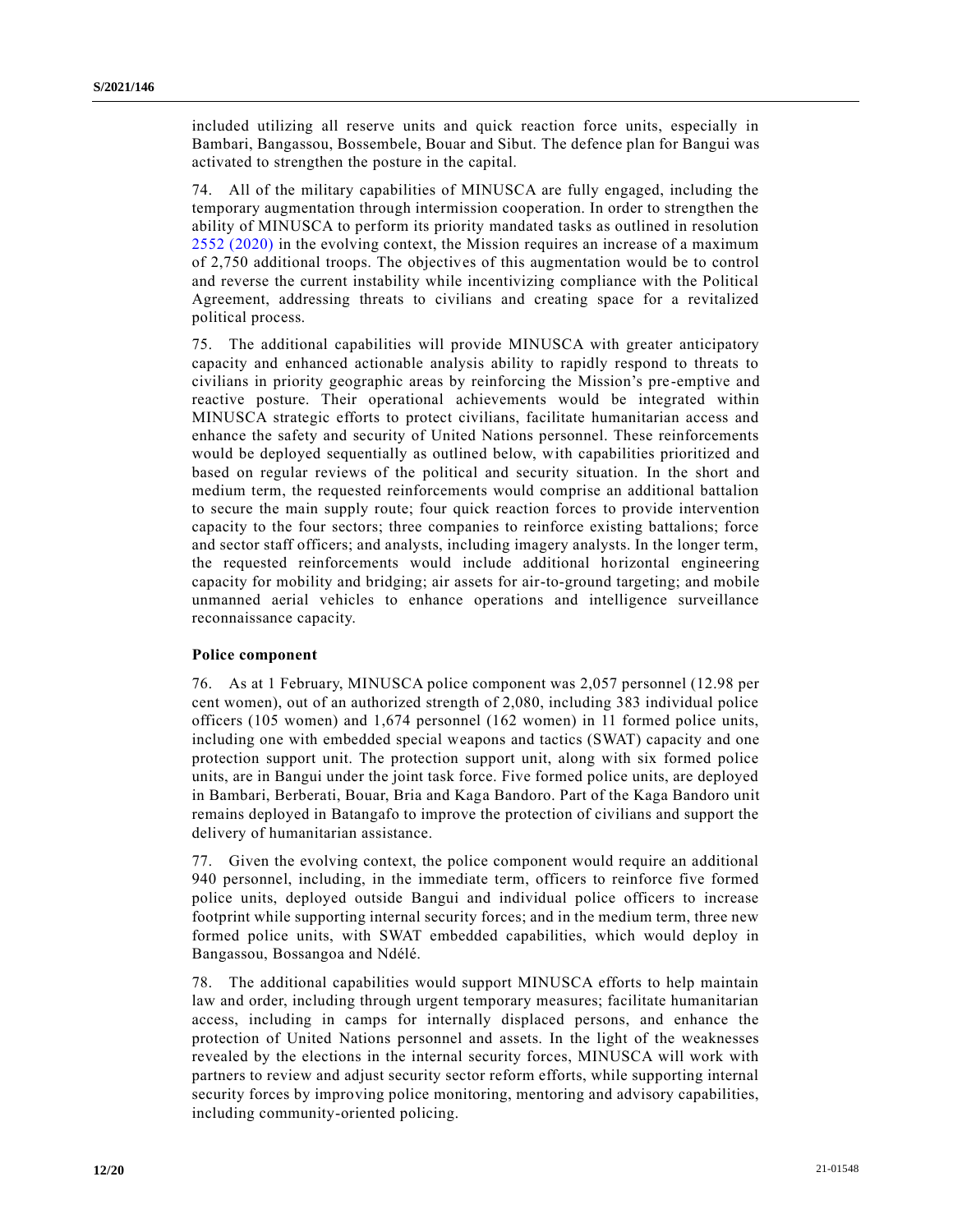### **Civilian personnel**

79. As at 1 February, 1,477 civilian personnel (26 per cent of whom were women), including 252 United Nations Volunteers and 104 government-provided correctional personnel, served with MINUSCA. This represents 91 per cent of 1,624 approved positions.

### **Status of forces agreement**

80. On 7 November 2020, a MINUSCA national staff member was arrested without charge by the director of the Presidential Guard based on a complaint that the staff member had filed for theft against an associate of the director. The Bangui General Prosecutor ordered the staff member's release on 9 November, following MINUSCA intervention.

81. Despite the Mission's interventions for the release of explosives intended for the purposes of training national armed forces, the national authorities have continued to date to retain the materiel, which was seized on 25 August 2020.

### **Safety and security of United Nations personnel**

82. Between 1 October 2020 and 1 February 2021, 196 security incidents involving United Nations personnel were recorded. Twelve personnel died, including seven peacekeepers killed during operations, three in a road traffic accident and two from illness. Thirty-seven personnel were injured, including 26 in road traffic accidents, six from physical assault and five during military operations. Movements of United Nations personnel were restricted in some locations owing to increased security risks. Non-essential movement in the Mission area has been prohibited since 17 December owing to risks associated with the electoral period.

83. As at 1 February, MINUSCA recorded a total of 573 confirmed COVID-19 cases, including 11 active cases, 548 recoveries and five deaths; United Nations agencies, funds and programmes registered 54 confirmed COVID-19 cases, with 50 recoveries and four active cases. MINUSCA has established proactive preventive guidelines and measures for personnel, which include self-isolation as necessary and testing.

### **Serious misconduct, including sexual exploitation and abuse**

84. Between 1 October 2020 and 31 December 2020, nine allegations of sexual exploitation and abuse were reported against MINUSCA military personnel. A total of 27 allegations of sexual exploitation and abuse were recorded in 2020, 20 of which related to incidents allegedly committed in previous years (or in one instance at an unknown time). The MINUSCA 24-hour hotline continued to serve as a critical tool in reporting misconduct.

85. Training on the Secretary-General's zero-tolerance policy on sexual exploitation and abuse and other serious misconduct continued to be delivered remotely owing to COVID-19. MINUSCA provided guidance and material for military and police contingents to conduct self-training at post locations and supported them in undertaking self-risk assessments focused on sexual exploitation and abuse, as well as other forms of misconduct.

86. MINUSCA continued to disseminate messages on prevention and response to sexual exploitation and abuse, reaching out through 27 community-based complaint networks, local radio and text messages, and working in partnership with communities. Newly identified victims were referred for needs assessment and assistance, while previously recorded victims continued to be assisted.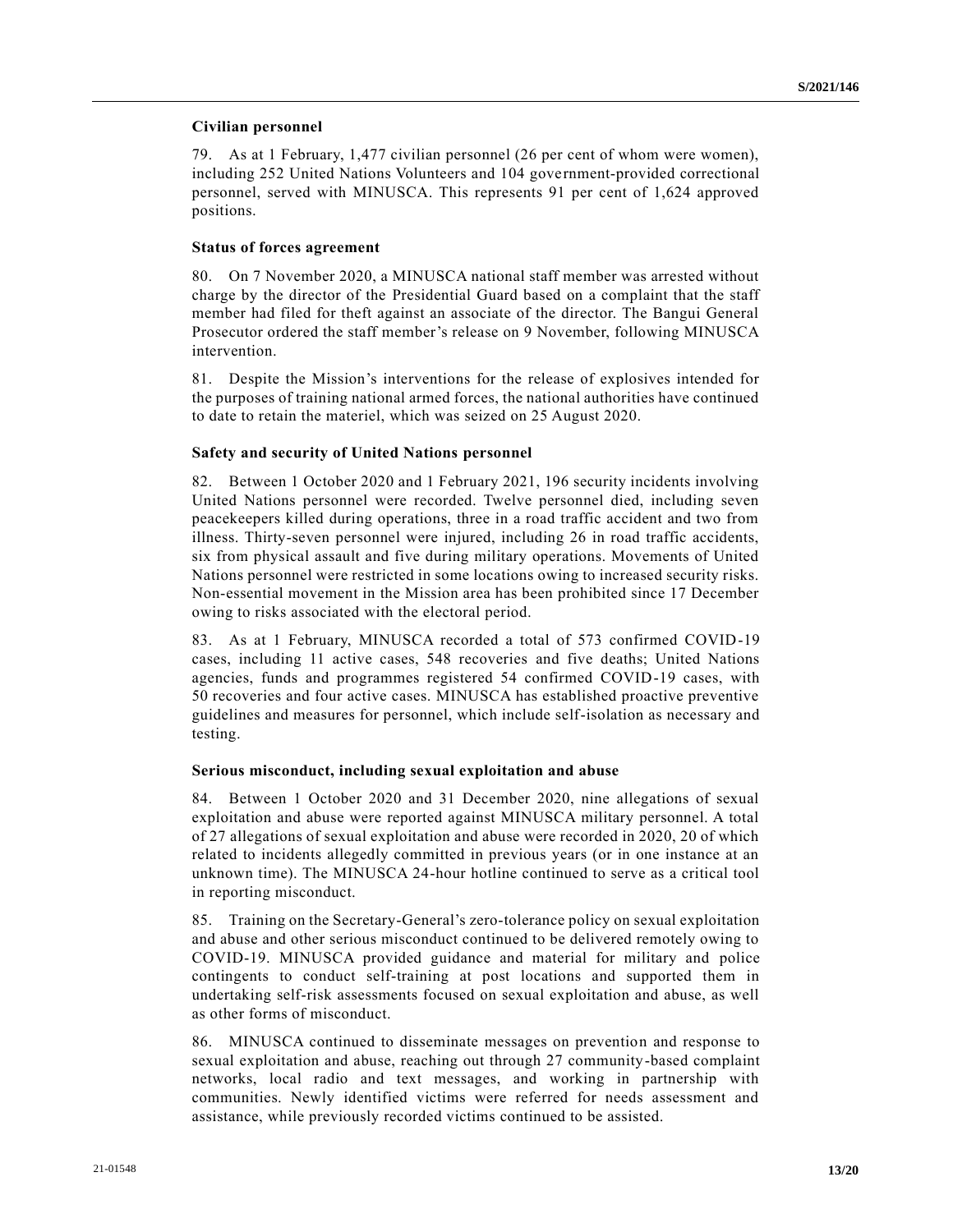#### **Support considerations**

87. MINUSCA continued to reduce its environmental footprint. 57 wastewater treatment plants are fully operational. Remediation of the Kolongo landfill project continued, and equipment is being procured for 13 waste management yards. MINUSCA reduced its energy consumption by synchronizing generators at 12 of its 14 sites where synchronization is possible and installed renewable energy systems, including a full solar system, at one base.

### **Action for peacekeeping and performance optimization**

88. Through the good offices of the Special Representative, MINUSCA sought political solutions to the increased tensions and election-related violence, collaborating closely with partners. Enabling political dialogue among relevant national stakeholders remained a priority.

89. No training evaluation or operational readiness assessments were carried out during the reporting period, owing to the force's engagement in election-related security operations. MINUSCA submitted evaluations of seven formed police units; six of them were deemed satisfactory on the basis of readiness, COVID-19 prevention measures and good discipline and morale. The unit rated below satisfactory overall had shortfalls in sustainment, which is being rectified.

90. MINUSCA increased its use of analysis from the comprehensive planning and performance assessment system to support mission planning, decision-making, strategy development and budget formulation. MINUSCA continues to broaden its database of data visuals and long-term data analysis to support adaptive planning and decision-making.

# **X. Financial considerations**

91. The General Assembly, by its resolution [74/284](https://undocs.org/en/A/RES/74/284) and decision 74/571 of 30 June 2020, appropriated the amount of \$937.7 million for the maintenance of the Mission for the period from 1 July 2020 to 30 June 2021. As at 2 February 2021, unpaid assessed contributions to the Special Account for MINUSCA amounted to \$488.3 million. The total outstanding assessed contributions for all peacekeeping operations as at that date amounted to \$3,212.8 million. Reimbursement of troop and formed police costs has been made for the period up to 30 September 2020, while reimbursement of the costs of contingent-owned equipment has been made for the period up to 30 June 2020, in accordance with the quarterly payment schedule.

# **XI. Observations**

92. The courage demonstrated by the people of the Central African Republic when they cast their ballots on 27 December provides hope for the country's fragile democracy. Citizens who were not obstructed by disenfranchisement or violence fulfilled their fundamental civic responsibility, sometimes at a grievously high cost. In doing so, many braved insecurity, violence and threats. I salute in particular the Central African women who insisted on contributing to the electoral process despite systemic and other obstacles.

93. I strongly condemn by the attacks on peacekeepers, which may amount to war crimes that can be prosecuted before national or international courts. I salute the memory of the seven peacekeepers who paid the ultimate price since 25 December and call on the Central African authorities to fully investigate these crimes to ensure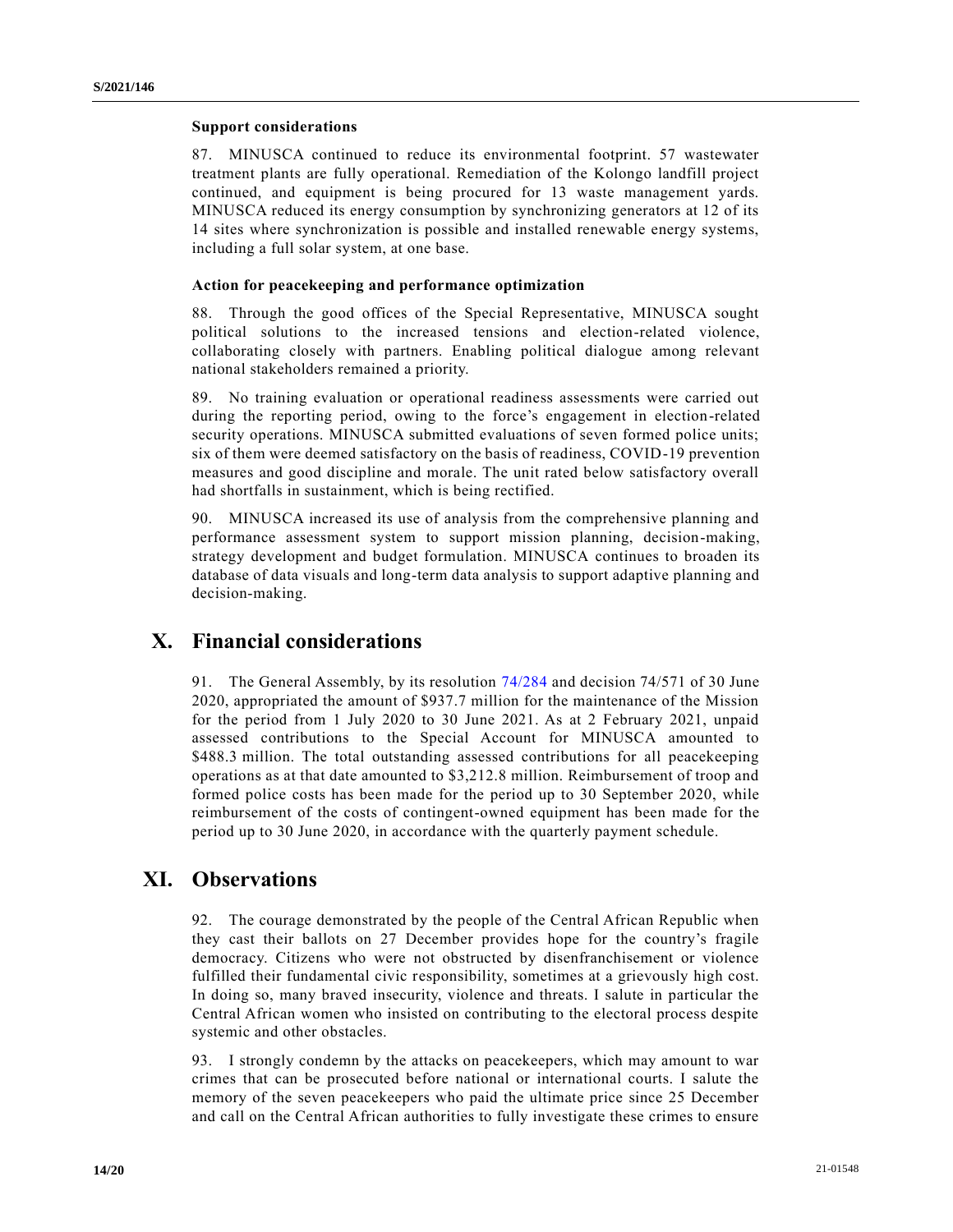that those responsible are held accountable. I pay tribute to the courage and sacrifice of all who continue to operate in highly challenging conditions in the service of peace. That collective courage and sacrifice to help preserve democratic order must be honoured, most importantly by commensurate demonstrations of resolve from Central African leadership.

94. The Central African Republic is at a critical juncture that will determine if peace and stability will be restored and put on a firmer footing. Only a political solution will achieve sustainable peace and development, and only the Central African leaders and people can determine and follow that path. It is critical to advance efforts to end the current crisis though broad and inclusive dialogue involving the voices of women, youth and religious leaders, as well as confidence-building initiatives, including accountability for perpetrators of violence, their supporters and enablers. I e ncourage all Central Africans to take the path of reconciliation and justice rather than revenge. Achieving and sustaining peace will require inclusive national efforts to broaden political space, continue institutional reforms and develop a shared nationa l identity that fully embraces the rich diversity of the population. I call on President Touadéra to consolidate his legacy by prioritizing leading and consolidating national reconciliation and dialogue efforts in his second term.

95. I am encouraged by the holding of the presidential and first round of legislative elections in accordance with constitutional timelines. The timely conduct of elections was critical in preserving the country's constitutional order. I call on all political leaders to use peaceful means to resolve their differences and to commit to contributing to an environment conducive to the timely and peaceful completion of the remaining electoral process. I welcome the invaluable political and financial support of the international community and invite continued generosity for upcoming electoral processes.

96. I condemn the violence which has persisted since the invalidation of Bozizé's presidential candidacy in early December. It has had an incalculable toll on civilian lives and national institutions, including in localities that had achieved important progress toward reconciliation and the establishment of state authority. I am also concerned about the severe humanitarian and economic impact of the disruption of vital supply routes by armed groups. This violence must stop immediately, and all involved should engage in dialogue to advance the political process, preserve fragile gains and fulfil the people's aspiration for lasting peace. I welcome the participation of the Central African population in all its diversity and the involvement of religious platforms and civil society organizations in calling for non-violence. Social cohesion needs to be the goal of all political efforts.

97. The people of the Central African Republic have consistently demanded justice for those who have perpetrated serious crimes and violations of human rights and international humanitarian law. I am deeply concerned by the increase in human rights violations due to electoral violence and strongly condemn all perpetrators of these violations. Furthermore, the recent targeted attacks on prisons resulting from electoral violence have undermined efforts to advance accountability. I call on national authorities to increase efforts, through the justice system, in pursuit of accountability and to advance the fight against impunity in an impartial and independent manner. I call on national authorities to denounce and prosecute any instances of hate speech and incitement to violence, including against MINUSCA and partners, and lead the country in a spirit of national healing. In this regard, I am encouraged by further steps taken towards the establishment of the truth, justice, reparation and reconciliation commission.

98. Though the second anniversary of the Political Agreement was marred by political tension and instability, important progress should be recognized. I am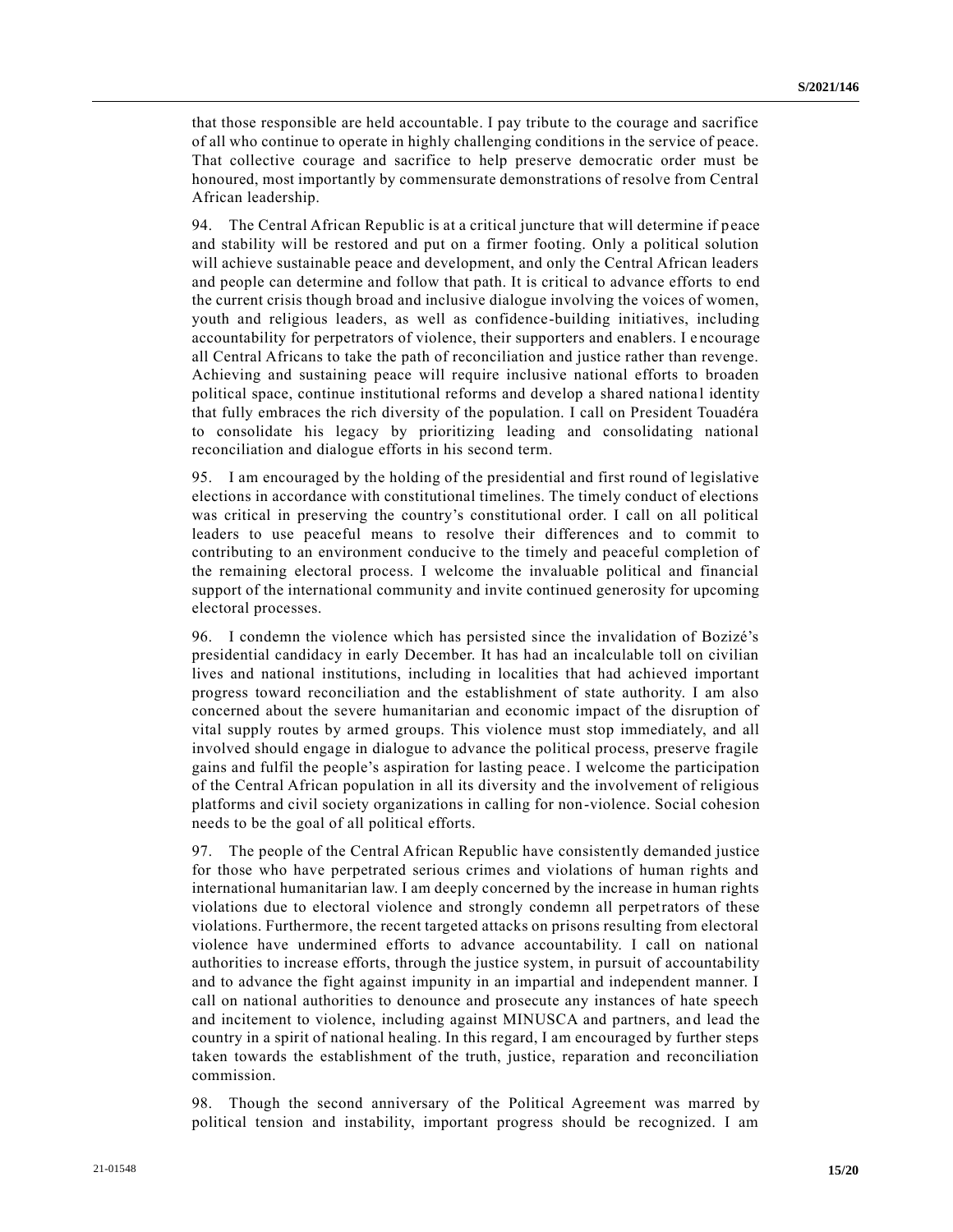encouraged that the Agreement's various implementation mechanisms have proven resilient, playing an important role in facilitating the holding of elections in some parts of the country. I call on the Government to work together with signatory armed groups to re-energize the Political Agreement's full, effective and timely implementation as the only viable path to addressing the crisis in the country, including by taking stock of the achievements and challenges thus far. I further call on newly elected parliamentarians to advance political reforms. I welcome the dialogue initiative of the Government resulting in a reconciliation pact among communities in the north-east.

99. During the tense electoral period, members of the Central African defence and internal security forces deserted their positions while facing pressure by armed elements, undermining the population's trust and confidence. This has underscored the important work that remains for Central African authorities to ensure that national institutions assume their sovereign responsibility to protect the population through an effective reform process. In addition to political will, it is essential to streng then security sector governance and expenditure management so that the national defence and internal security forces can achieve the necessary operational readiness. I call on national authorities and international partners to draw lessons from the current reform process and to adjust their approach to security sector reform accordingly. I further call on national defence and internal security forces to abide by the rule of law and international human rights principles, including during the current state of emergency.

100. MINUSCA provided important support to defend democratic order and prevent armed groups from advancing towards Bangui, while also protecting civilians and State authorities in many locations across the country, assuming a greater share of the burden than envisaged. The deployment of troops under a bilateral agreement with the Government has helped to address the challenging security situation. I call on national authorities to continue efforts to ensure close coordination among all security partners operating in the country, including troops deployed under bilateral agreements, in order to ensure the protection of peacekeepers and to facilitate humanitarian access.

101. The electoral violence further deepened the protracted humanitarian crisis in the country. I am concerned by the resulting massive population displacement and the added constraints on an already fragile food supply. It is essential to prioritize sustaining peace and development dividends to local development interventions and durable solutions for refugees and internally displaced persons. I condemn in the strongest terms increased attacks against humanitarian workers and pay tribute to those who have lost their lives or suffered injuries to ensure life -saving assistance to millions. I invite all donors to generously contribute to the 2021 humanitarian response plan. I further call on all parties to respect their obligations under international humanitarian law and ensure humanitarian access.

102. Pre-existing vulnerabilities within the economy, now exacerbated by COVID-19 and the deterioration of the security situation, threaten the progress achieved through the national reconciliation and recovery plan. To further socioeconomic development, there is a need to enhance the economy's resilience and expand efforts to provide disenfranchised youth with access to economic opportunities. The country's infrastructure remains in urgent need of significant investment. I call on national authorities to prioritize in the national budget the needs of the population and to continue strengthening the nation's institutions and governance mechanisms to address structural issues that fuel violence, such as marginalization, discrimination, corruption and uneven development.

103. As the Central African Republic finds itself at a crucial turning point, the continued engagement of its international partners, particularly countries of the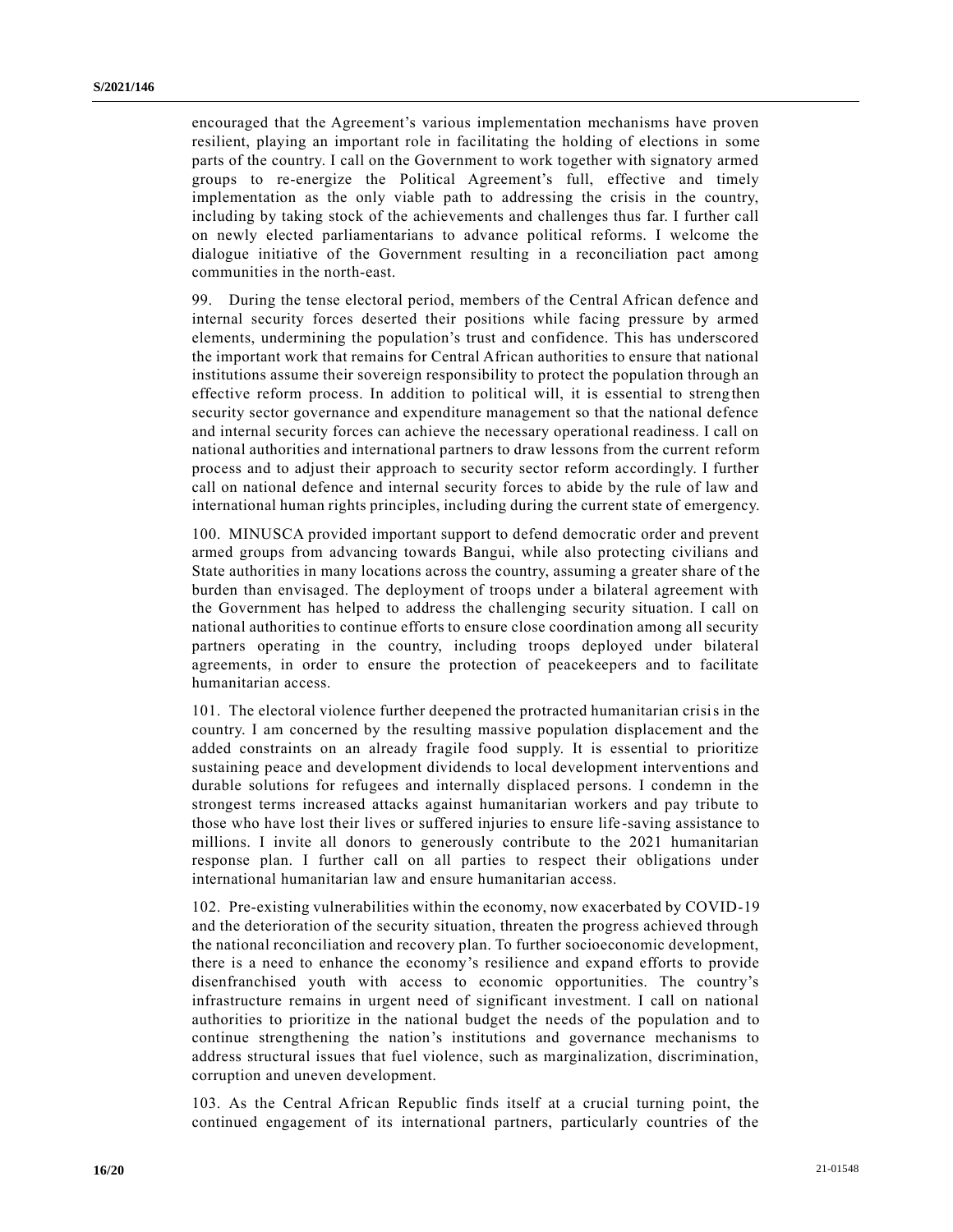region, remains essential to sustain peace and stability. The crisis in the country is inextricably linked to the dynamics in the Central African region. I call upon the region to use all means at its disposal to revitalize the political and joint security mechanisms, particularly for enhanced border security. I welcome the imminent appointment of an ECCAS permanent mediator for the Central African Republic, as well the engagement of the heads of state and government of the International Conference on the Great Lakes Region.

104. As indicated above, I recommend an increase of 2,750 military and 940 police personnel, bringing the authorized ceilings for MINUSCA to 14,400 and 3,020, respectively. These reinforcements are aimed at enhancing the ability of MINUSCA to perform its priority mandated tasks in the current evolving context and at enabling the Mission to enhance its capacity to prevent and reverse further deterioration in the security situation while creating space for the political process to advance. These new capabilities are not a substitute for the national authorities' primary responsibility to advance the peace process and protect the population and are not intended as a means for a military solution to the present challenges. I recommend that the deployment of these reinforcements be sequenced and based on regular reviews of the evolving political and security context, in the framework of my regular progress reports to the Security Council. In order to ensure the lasting impact of these capabilities, it will be crucial to integrate their operational achievements within the wider strategic efforts of the Mission.

105. Finally, I would like to express my deep appreciation to my Special Representative for the Central African Republic and Head of MINUSCA, Mankeur Ndiaye, for his leadership. I further express my gratitude to the United Nations civilian and uniformed personnel for their determination and commitment. I also thank all troop- and police-contributing countries, donor countries, regional and multilateral organizations, non-governmental organizations and all other partners for their invaluable support in contributing to peace and stability in the Central African Republic. In particular, I wish to express my gratitude to the Political Agreement guarantors, the African Union and ECCAS, and to the regional partners for their continued strong engagement.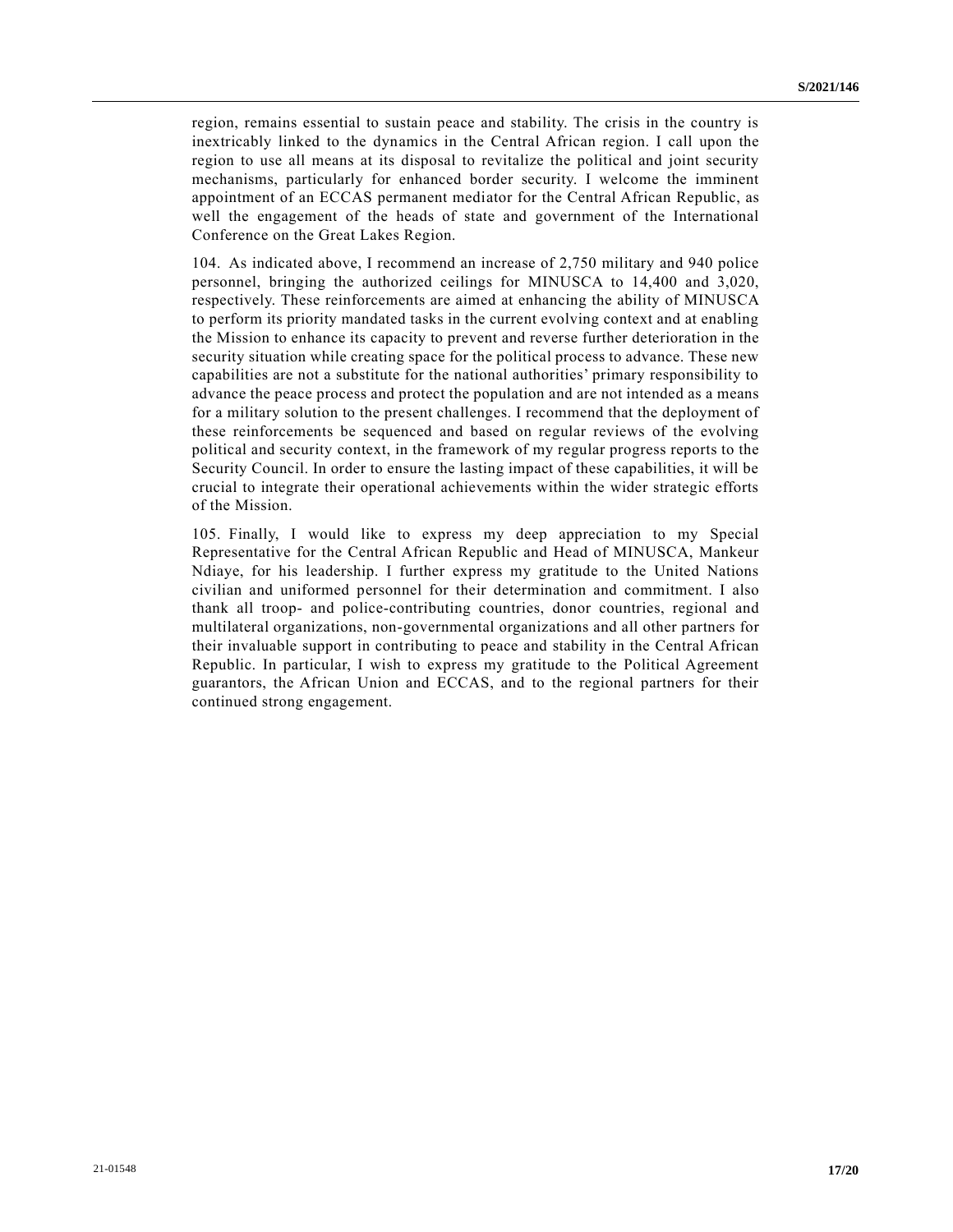## **Annex I**

# **United Nations Multidimensional Integrated Stabilization Mission in the Central African Republic: military and police strength as at 1 February 2021**

| Country                          |                       | Military component | Police component |                  |                        |                               |
|----------------------------------|-----------------------|--------------------|------------------|------------------|------------------------|-------------------------------|
|                                  | Experts on<br>Mission | Staff officers     | Troops           | Total            | Formed Police<br>Units | Individual police<br>officers |
| Argentina                        | $\boldsymbol{0}$      | $\boldsymbol{2}$   | $\boldsymbol{0}$ | $\overline{c}$   |                        |                               |
| Bangladesh                       | 9                     | 22                 | 1 2 8 2          | 1 3 1 3          |                        |                               |
| Benin                            | 3                     | $\mathfrak{Z}$     | $\boldsymbol{0}$ | 6                |                        | $20\,$                        |
| Bhutan                           | 2                     | $\mathfrak{Z}$     | $\boldsymbol{0}$ | 5                |                        |                               |
| Bolivia (Plurinational State of) | 3                     | 2                  | $\mathbf{0}$     | 5                |                        |                               |
| Brazil                           | 1                     | 3                  | $\mathbf{0}$     | 4                |                        | 1                             |
| Burkina Faso                     | $\boldsymbol{0}$      | 6                  | $\mathbf{0}$     | 6                |                        | 31                            |
| Burundi                          | 8                     | $10\,$             | 746              | 764              |                        |                               |
| Cambodia                         | $\overline{c}$        | $\boldsymbol{2}$   | 204              | 208              |                        |                               |
| Cameroon                         | $\overline{2}$        | 5                  | 750              | 757              | 280                    | $26\,$                        |
| Colombia                         | 2                     | $\boldsymbol{0}$   | $\boldsymbol{0}$ | $\boldsymbol{2}$ |                        |                               |
| Congo                            | 4                     | 6                  | $\mathbf{0}$     | $10\,$           | 138                    | $\mathbf{0}$                  |
| Côte d'Ivoire                    | $\boldsymbol{0}$      | $\mathbf{1}$       | $\boldsymbol{0}$ | $\mathbf{1}$     |                        | $27\,$                        |
| Czechia                          | 3                     | $\boldsymbol{0}$   | $\boldsymbol{0}$ | 3                |                        |                               |
| Djibouti                         | $\boldsymbol{0}$      | $\boldsymbol{0}$   | $\mathbf{0}$     | $\boldsymbol{0}$ |                        | 6                             |
| Egypt                            | 6                     | 23                 | 984              | 1 0 1 3          | 140                    | 19                            |
| France                           | $\boldsymbol{0}$      | 9                  | $\boldsymbol{0}$ | 9                |                        | 6                             |
| Gabon                            | $\boldsymbol{0}$      | 3                  | 446              | 449              |                        |                               |
| Gambia                           | 3                     | 4                  | $\boldsymbol{0}$ | 7                |                        | 11                            |
| Ghana                            | 2                     | 4                  | $\boldsymbol{0}$ | 6                |                        | $\boldsymbol{7}$              |
| Guatemala                        | 1                     | $\overline{c}$     | $\boldsymbol{0}$ | 3                |                        |                               |
| Guinea                           | $\boldsymbol{0}$      | $\boldsymbol{0}$   | $\mathbf{0}$     | $\boldsymbol{0}$ |                        | $11\,$                        |
| Indonesia                        | 7                     | $\,$ $\,$          | 200              | 215              | 140                    | $\mathbf{1}$                  |
| Jordan                           | 1                     | $\tau$             | $\boldsymbol{0}$ | 8                |                        | 31                            |
| Kenya                            | 7                     | $\,$ $\,$          | $\boldsymbol{0}$ | 15               |                        |                               |
| Madagascar                       | $\boldsymbol{0}$      | $\boldsymbol{0}$   | $\boldsymbol{0}$ | $\boldsymbol{0}$ |                        | 1                             |
| Mali                             | 0                     | $\boldsymbol{0}$   | $\mathbf{0}$     | $\boldsymbol{0}$ |                        | 16                            |
| Mauritania                       | 8                     | $\tau$             | 450              | 465              | 278                    |                               |
| Mexico                           | $\mathbf{1}$          | $\,1\,$            | $\boldsymbol{0}$ | $\sqrt{2}$       |                        |                               |
| Morocco                          | $\sqrt{2}$            | $1\,8$             | 749              | 769              |                        |                               |
| Nepal                            | $\overline{4}$        | $12\,$             | 718              | 734              |                        |                               |
| Niger                            | $\mathbf{1}$          | $\overline{4}$     | $\boldsymbol{0}$ | 5                |                        | $31\,$                        |
| Nigeria                          | $\mathbf{0}$          | $\overline{4}$     | $\boldsymbol{0}$ | $\overline{4}$   |                        | $\mathfrak{Z}$                |
| Pakistan                         | 9                     | $30\,$             | 1 2 1 3          | 1 2 5 2          |                        |                               |
| Paraguay                         | $\mathbf{1}$          | $\mathbf{1}$       | $\boldsymbol{0}$ | $\sqrt{2}$       |                        |                               |
| Peru                             | 7                     | $\sqrt{2}$         | 198              | 207              |                        |                               |
| Philippines                      | $\sqrt{2}$            | $\boldsymbol{0}$   | $\boldsymbol{0}$ | $\overline{c}$   |                        |                               |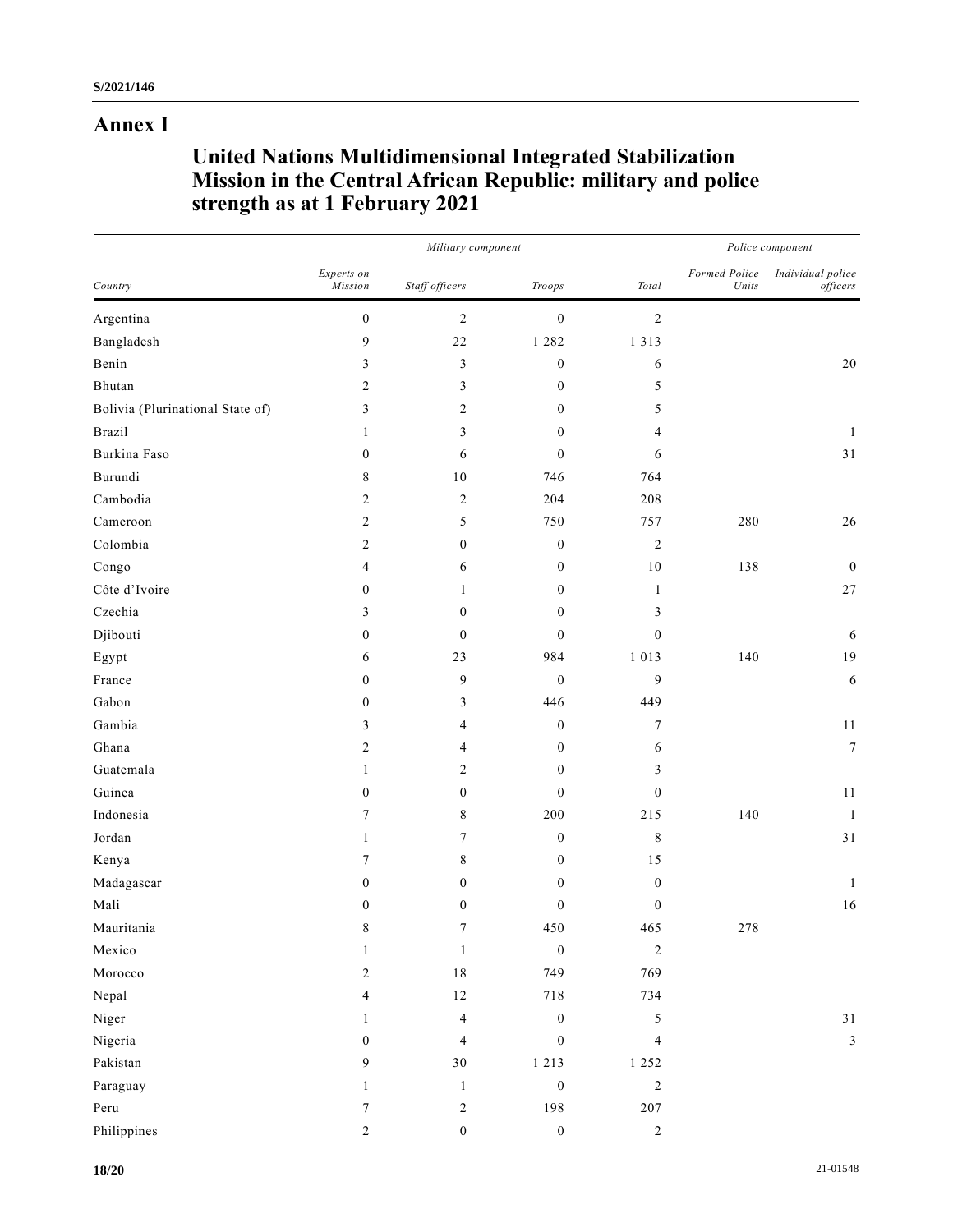### **S/2021/146**

| Country                     | Military component    |                  |              |                | Police component       |                               |
|-----------------------------|-----------------------|------------------|--------------|----------------|------------------------|-------------------------------|
|                             | Experts on<br>Mission | Staff officers   | Troops       | Total          | Formed Police<br>Units | Individual police<br>officers |
| Portugal                    | $\mathbf{0}$          | $\overline{7}$   | 180          | 187            |                        | $\overline{2}$                |
| Republic of Moldova         | 3                     |                  | $\theta$     | 4              |                        |                               |
| Romania                     | $\theta$              | $\mathbf{0}$     | $\mathbf{0}$ | $\mathbf{0}$   |                        | 9                             |
| Russian Federation          | 3                     | 10               | $\theta$     | 13             |                        |                               |
| Rwanda                      | 6                     | 18               | 1 3 5 6      | 1 3 8 0        | 418                    | 28                            |
| Senegal                     | $\mathbf{0}$          | 5                | $\mathbf{0}$ | 5              | 280                    | 22                            |
| Serbia                      | 2                     | $\overline{c}$   | 72           | 76             |                        |                               |
| Sierra Leone                | 4                     | $\mathbf{0}$     | $\theta$     | 4              |                        |                               |
| Spain                       | $\mathbf{0}$          | $\boldsymbol{0}$ | $\theta$     | $\Omega$       |                        | 3                             |
| Sri Lanka                   | $\theta$              | 3                | 110          | 113            |                        |                               |
| Sweden                      | $\mathbf{0}$          | $\boldsymbol{0}$ | $\theta$     | $\Omega$       |                        | 3                             |
| Togo                        | 4                     | 5                | $\mathbf{0}$ | 9              |                        | 31                            |
| Tunisia                     | 2                     | $\theta$         | $\theta$     | $\overline{2}$ |                        | 37                            |
| United Republic of Tanzania | $\mathbf{0}$          | 5                | 450          | 455            |                        |                               |
| United States of America    | $\mathbf{0}$          | 8                | $\theta$     | 8              |                        |                               |
| Uruguay                     | $\theta$              | $\overline{2}$   | $\theta$     | 2              |                        |                               |
| Viet Nam                    |                       | 6                | $\theta$     | 7              |                        |                               |
| Zambia                      | 9                     | 13               | 910          | 932            |                        |                               |
| Zimbabwe                    |                       | $\boldsymbol{0}$ | $\mathbf{0}$ | 1              |                        |                               |
| <b>Total</b>                | 136                   | 297              | 11 018       | 11 451         | 1674                   | 383                           |